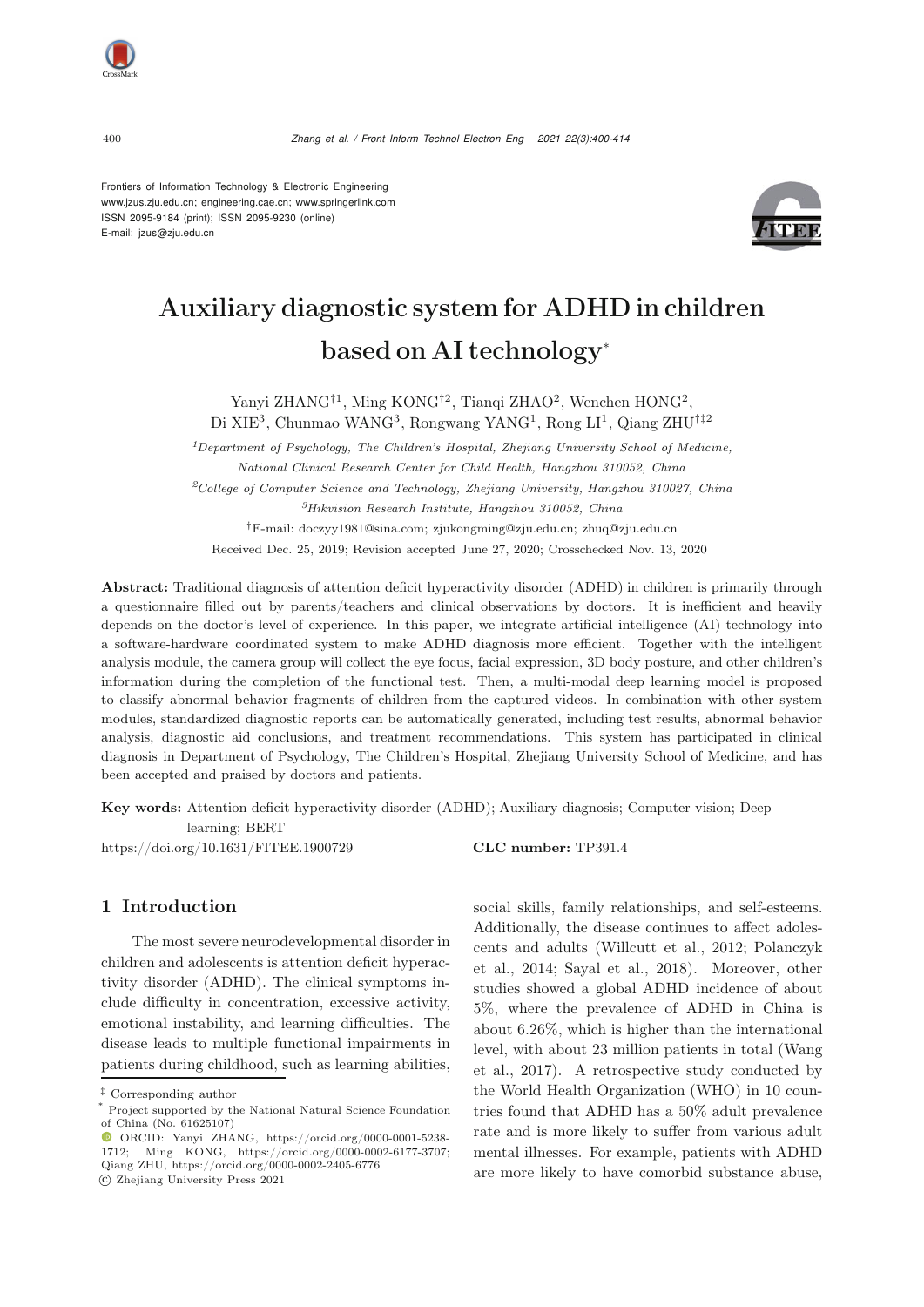with a risk of lifetime use of nicotine and illegal substances. About 16%–31% of the clinically confirmed adult ADHD patients also meet the major depressive episode, which is about five times the general population. Among children with ADHD, the rate of early antisocial personality disorder in adults is 18%–24%. It is, therefore, of great medical and social significance to improve the diagnosis ability of ADHD and detect the disease in an early stage.

The standard evaluation and monitoring approach for children's ADHD is to collect proof of a child's everyday actions by parents/teachers in families/schools. The preliminary diagnosis is based on the results of psychology questionnaires, along with the doctors' findings during the consultation period. The conventional approach has the following problems: (1) Because of a lack of medical services, doctors must restrict each child's outpatient time, which sometimes makes doctors unable to interact thoroughly with them. The child is psychologically suppressed by the impact of a fresh atmosphere and authority, so it is difficult to evaluate the child's true actions correctly. (2) Parental concern regarding abnormal behaviors of children and personality differences can seriously affect the objective accuracy of the parental feedback. Due to time and space constraints, the input from the teachers cannot be obtained in real time, so it is either inaccessible or has significant deviations. (3) Because of the diversity and non-standardization of information sources, the information is prone to inconsistencies or even contradictions, making the diagnostic conclusions entirely dependent on the physician's subjective judgment and level of experience. In reality, multiple visits are necessary for diagnosing ADHD accurately, resulting in unnecessary wastage of medical resources and increasing the burden on families.

In this study, we propose an artificial intelligence (AI) based software-hardware cooperation program to assist in the assessment and diagnosis of ADHD in children. This approach incorporates software-based executive functional testing (i.e., completing a task to assess children's inhibition function or cognitive transferability). We then use self-designed hardware modules (consisting of three cameras) to record visual information such as eye motions, facial expressions, and three-dimensional (3D) body postures. This, in effect, feeds into a multi-modal deep learning model (BERT) for detecting abnormal behaviors in children from the recorded video. Finally, we combine the results of various scale questionnaires, the results of executive function evaluations, and the smart detection of children's activities to automatically generate objective, measurable, and regular auxiliary diagnostic reports for doctors and parents' references. Compared to traditional solutions, the three significant innovations and contributions of this research are as follows: (1) the introduction of computer vision technology into the ADHD diagnostic process to assist doctors in the measurable analysis of behavioral characteristics; (2) the use of BERT-based multi-modal fusion technology to assess the time segment of the abnormal behavioral character of the patient; (3) the presentation of a more procedural and standardized ADHD diagnosis mode compared with the traditional diagnostic process. Without raising doctors' workload, it can track the actions of patients more adequately and form a more detailed diagnostic report with diagnostic bases.

# 2 Related work

AI has been widely used within the medical field in recent years. For example, deep learning uses models of a convolutional neural network (CNN) to complete tasks such as detection, segmentation, and medical image classification. Extensive research of the related techniques has been conducted on various clinical fields, such as skin disorders, diabetic fundus, brain magnetic resonance imaging (MRI), chest Xrays, CT, and pathological cancer cells. Natural language processing (NLP) can analyze unstructured medical record information, extract and structure critical information, which is useful for standardizing and analyzing medical record data.

Compared with issues such as diabetic fundus and X-ray-based lung disease examination, studies on computer-aided diagnosis for mental illnesses, such as ADHD, are few. [Zou et al.](#page-14-2) [\(2017](#page-14-2)) continued the benefits of in-depth medical imaging research, and attempted to examine the differences between ADHD patients and healthy children from the brain MRI image perspective. The electroencephalogram (EEG) was used [\(Marcano et al., 2018](#page-13-2)) based on the finding that the EEG signals of ADHD patients differ from those of healthy people. [Chen et al.](#page-13-3) [\(2019](#page-13-3)) developed a multichannel deep learning network to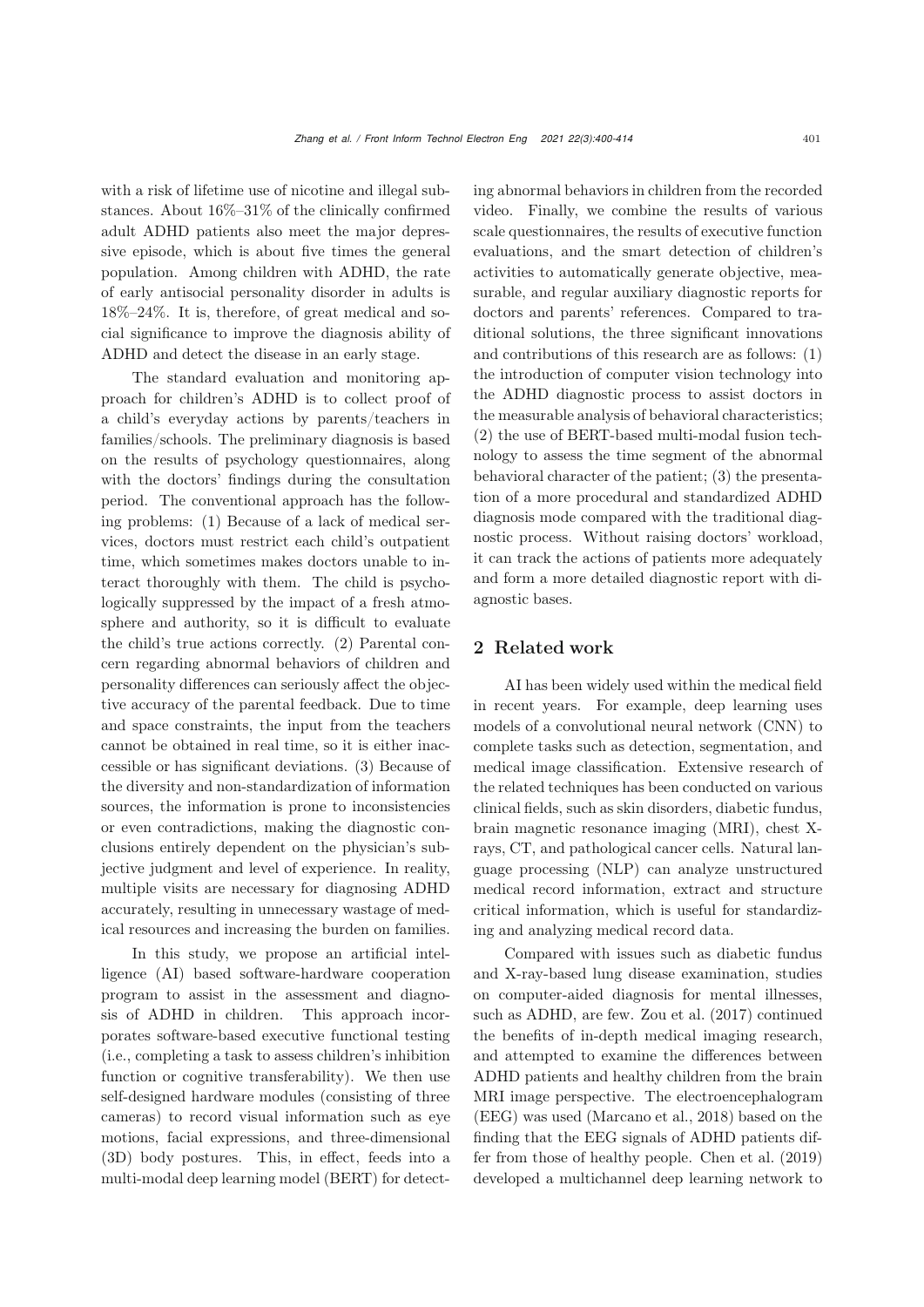analyze patient brain rs-fMRI data for ADHD diagnosis. [Aradhya et al.](#page-12-0) [\(2019\)](#page-12-0) further captured the spatio-temporal correlation between different brain regions, significantly improved the diagnosis accuracy, and ensured the consistency of model logic and medical logic. Such works much inspired the study of AI-based ADHD analysis. However, these researches' rationalities were not fully confirmed or validated from the medical point of view. Moreover, clinically, these findings still significantly differ from the current method of diagnosing ADHD, which is not conducive to enhancing the actual clinical diagnosis process.

Another type of research is dedicated to examining the visual characteristics such as attention, express[ion,](#page-13-4) [and](#page-13-4) [movement](#page-13-4) [of](#page-13-4) [ADHD](#page-13-4) [patients](#page-13-4) [\(](#page-13-4)Jaiswal et al., [2017](#page-13-4)). As our closest research on diagnosing the ADHD and autism spectrum disorder (ASD) with computer vision analysis technology, they used  $RGBD$  (color  $+$  deep) sensors to collect the facial visual signals of the testee, taking various features into account, such as the facial expression, head position, body movement, distance of motion, and response time, and classified the ADHD and ASD with the support vector machine (SVM). [Leo et al.](#page-13-5) [\(2018](#page-13-5)) used the computer vision technology to quantitatively assess children with ASD's ability to produce facial expressions. [Muñoz-Organero et al.](#page-13-6) [\(2019](#page-13-6)) used wrist and ankle acceleration sensors to track the child's activity status, and measured the actions of typical children and ADHD patients using the recu[rrent](#page-13-7) [neural](#page-13-7) [network](#page-13-7) [\(RNN\)](#page-13-7) [based](#page-13-7) [model.](#page-13-7) Li et al. [\(2019\)](#page-13-7) used hierarchical long-short term memory (LSTM) to examine time-series eye movement data from children with ASD to help diagnose the disorder. These researches show that visual perception technology and machine learning technology for intelligent diagnosis of ADHD have feasibility and research value. However, their work was not well integrated with the traditional methods and basis for diagnosing ADHD. Studying pure visual behaviors is not sufficient to support the complete logic chain of ADHD diagnosis, significantly limiting the medical landing value of this solution. Additionally, they did not use the new deep learning models to fuse and discern multidimensional signals, which also hinders their work's technical development.

Our study defines and analyzes children with ADHD from multidimensional perspectives. The basis for our inspiration comes from the cooperating doctor team's existing diagnostic experience and logic. AI technology captures and analyzes facial expressions, eye focus, movements, and other content, and quantifies those findings using a deep learning fusion model as an objective diagnostic basis. The intelligent auxiliary diagnostic system finally generates a diagnostic report that can be fully understood by the doctors and parents, making the diagnostic solution both feasible and useful.

# 3 System design

The ADHD intelligent auxiliary diagnostic system is composed mainly of four modules: scale test module, software-hardware coordination module, intelligent analysis module, and multi-modal fusion module. The specific structure is shown in Fig. [1.](#page-2-0)



<span id="page-2-0"></span>Fig. 1 Architecture of the intelligent auxiliary diagnostic system for attention deficit hyperactivity disorder (ADHD) in children

# 1. Scale test module

This module implements different traditional ADHD developmental psychology measures to capture and assess all aspects of children's behavioral success and related abilities. Traditional paper questionnaire approaches have issues including the complex filling process, the complicated data collection procedure, and the difficulties of further analysis. So, instead of traditional paper questionnaires, we have developed a full set of WeChat mini-programs.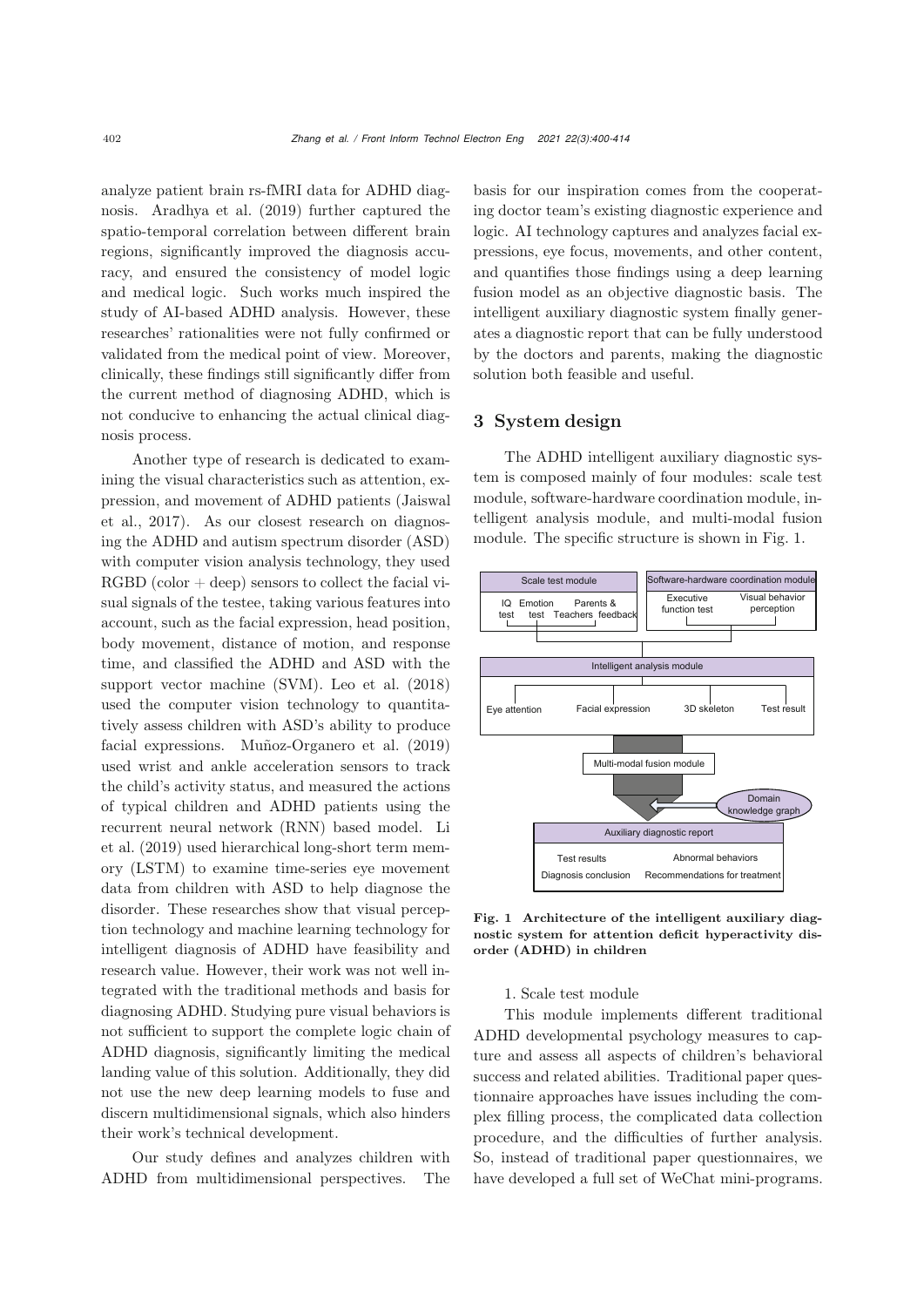Testees will fill in from their cell phones by scanning the QR code. The results of the test can be automatically integrated into the final smart diagnostic assistant report for reference by doctors.

2. Software-hardware coordination module

We take three traditional executive function tests and build correct testing software to allow the child to carry out interactive and fun-related tasks. At the same time, the hardware modules that we designed (multi-camera groups and synchronous control systems) during task testing can record attention to eye movement, facial expression, and body posture. Further smart analysis can be carried out later on the captured footage.

3. Intelligent analysis module

This module is designed to process the multimedia information obtained in the previous module, and to use computer vision technology to analyze, monitor, and classify eye movements, focus, gestures, and postures. After that, we turn them into a representation of homogenization vectors, which can be further forwarded to the deep learning model mentioned in the following session. At the same time, we document and monitor the mouse movements, clicks, keyboard input, and other behaviors of the testee, which can be incorporated for joint analysis with the above multimedia information.

4. Multi-modal fusion module

In this module, we use the time-series fusion model BERT [\(Devlin et al.](#page-13-8), [2019](#page-13-8)) to pre-train the similar vector obtained in the previous step, and finally generate a model that can decide if the patient has an abnormal behavior during this period. The type and frequency of an abnormal behavior serve as an essential guideline for the final report of an auxiliary diagnosis, replacing subjective findings that depend solely on the level of expertise of the doctor in conventional diagnosis.

The software-hardware coordination module, along with the following vision algorithms and deep learning model, is the core innovation point of the entire ADHD diagnostic system. The real test environment is shown in Fig. [2a](#page-3-0). It consists of a desktop computer and camera group and is equipped with an assistant operation console to assist the test. The system has been deployed in Department of Psychology, The Children's Hospital, Zhejiang University School of Medicine and Deqing Branch, Institute of Artificial Intelligence, Zhejiang University to serve the scientific research data collection of this paper.

The schema view, as shown in Fig. [2b](#page-3-0), describes the relationship between the cameras and the test subject. The camera No. 1 located behind the computer screen is used to capture the front image of the test subject, collecting mainly the testee's face and eye. The No. 2 binocular depth cameras located on the side of the testee's seat can be used to capture the entire body of the testee, collecting mainly the 3D body posture information of the testee. The software we developed performs executive function tests. It also provides camera module synchronization control and data acquisition, storage, and management functions. Combined with the results of the scale test, we can automatically generate a standard, objective, and quantitative interpretable auxiliary diagnostic report.

Note that this report has two main advantages: (1) The conclusions and the basis listed in our report are consistent with the existing logic of the medical diagnosis of ADHD. The key benefit lies in using





<span id="page-3-0"></span>Fig. 2 Environment diagram of the software-hardware coordination module: (a) actual deployment; (b) schematic diagram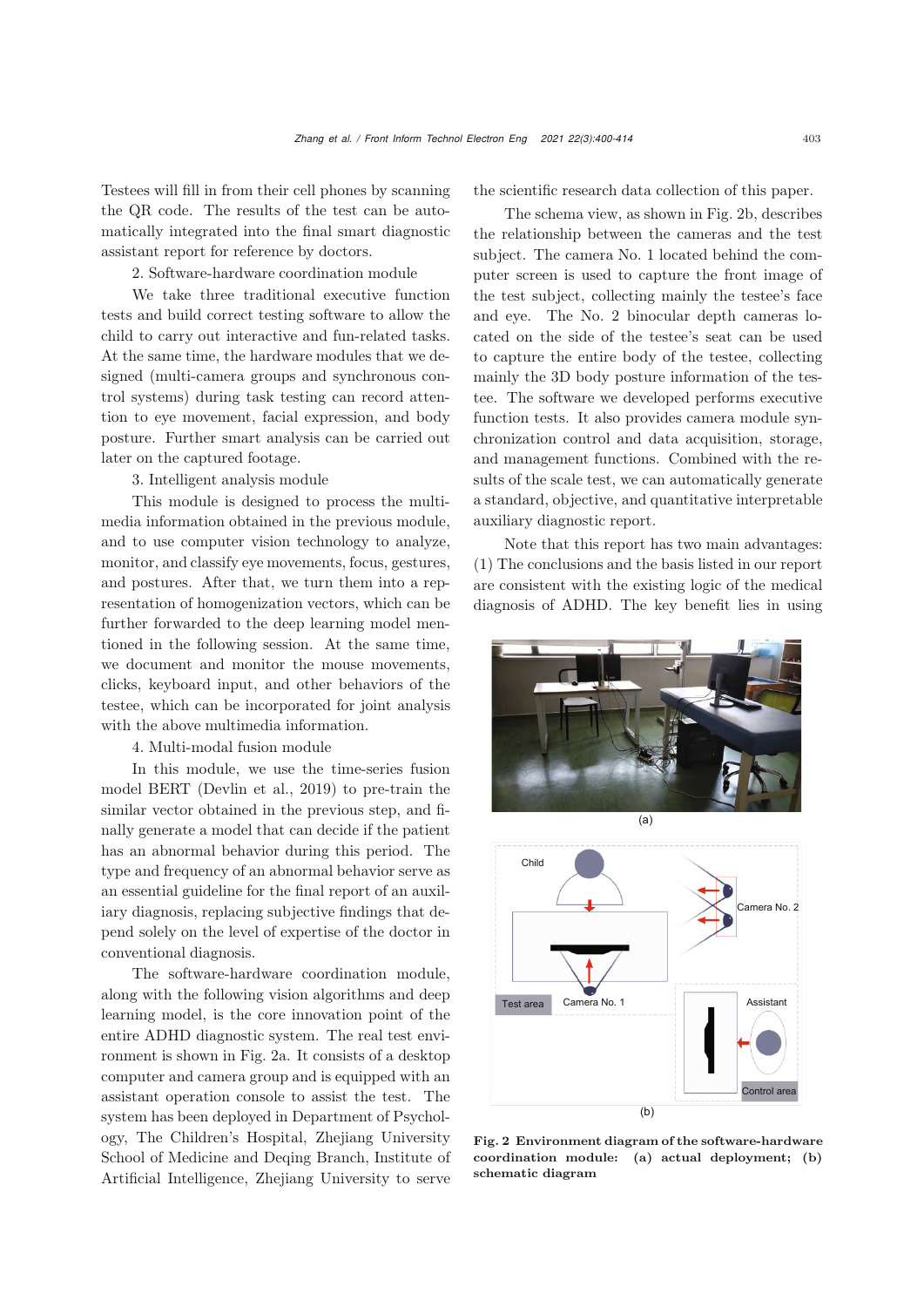AI technology to replace the subjective findings and descriptions of doctors. (2) Combined with the current doctors' information network, we integrate the adjuvant care guidelines into the report based on the test results and diagnostic conclusions, offering higher medical value.

# 4 System modules

# 4.1 Scale test module

Table 1 lists a set of psychological scale measures widely used in ADHD diagnosis to determine the capacities of the testee, such as intellect, emotion, and social capacity. The primary purpose of the feedback scale is to carry out a preliminary assessment of the daily behavioral function of the patient. Intelligence and emotion testing is specifically to help the doctor consider the patient's condition before conducting the following functional examination, eliminating interference factors such as intellectual disability and short-term emotional disorders. That will provide a more accurate and thorough conclusion to the diagnosis.

#### 4.2 Software-hardware coordination module

The executive function tasks are designed to evaluate multiple psychological abilities, including concentration, cognitive anti-interference, abstract thinking, cognitive conversion, emotional recognition, and social cognition. We adopt three executive function tests: Stroop test [\(Bench et al., 1993\)](#page-12-1), Wisconsin card sorting test (WCST) [\(Monchi et al.](#page-13-9), [2001](#page-13-9)), and expression recognition test [\(Ekman](#page-13-10), [1999;](#page-13-10) [Oerlemans et al., 2014](#page-13-11)). The framework of the three tests is shown in Fig. [3.](#page-4-0) The Stroop test evaluates testees' ability to suppress cognitive interference mainly by conflicting word meanings and font colors; the WCST evaluates testees' cognitive transfer ability mainly by changing color, shape, and number of test rules; the expression recognition test primarily evaluates the social cognition ability of testees by classifying the expressions of the face pictures.

We integrate the above three executive function tasks into a set of task testing software, and the complete set of task completion time is roughly controlled within 20–30 min. In addition to functional implementation, we let professional software designers and

| Test type    | Test name                                                 | Test goal                                                                                                  |
|--------------|-----------------------------------------------------------|------------------------------------------------------------------------------------------------------------|
| IQ test      | Raven's SPM (Raven et al., 1983)                          | Intelligence and reasoning ability                                                                         |
| Emotion test | SCARED (Birmaher et al., 1997)                            | Generalized anxiety disorder, social anxiety disorder,<br>phobic disorders, and potential academic anxiety |
|              | DSRSC (Birleson et al., 1987)                             | Depression assessment for children                                                                         |
|              | CDI (Saylor et al., 1984)                                 | Severity of depressive symptoms                                                                            |
|              | Parents & Teachers feedback SNAP-IV (Atkins et al., 1985) | Symptoms of ADHD and ODD                                                                                   |
|              | WFIRS-P (Thompson et al., 2017)                           | Negative mood, interpersonal problems, ineffectiveness,                                                    |
|              |                                                           | anhedonia, and negative self-esteem                                                                        |
|              |                                                           | Conner's CBRS (Conners et al., 2011) Academic, behavioral, and social issues                               |

SPM: standard progressive matrices; SCARED: screen for child anxiety related disorders; DSRSC: depression self-rating scale for children; CDI: children's depression inventory; SNAP-IV: Swan-son Nolan and Pelham, version IV; ODD: oppositional defiant disorder; WFIRS-P: Weiss functional impairment rating scale-parent report; CBRS: comprehensive behavior rating scales



<span id="page-4-0"></span>Fig. 3 Framework and purpose of the executive function tests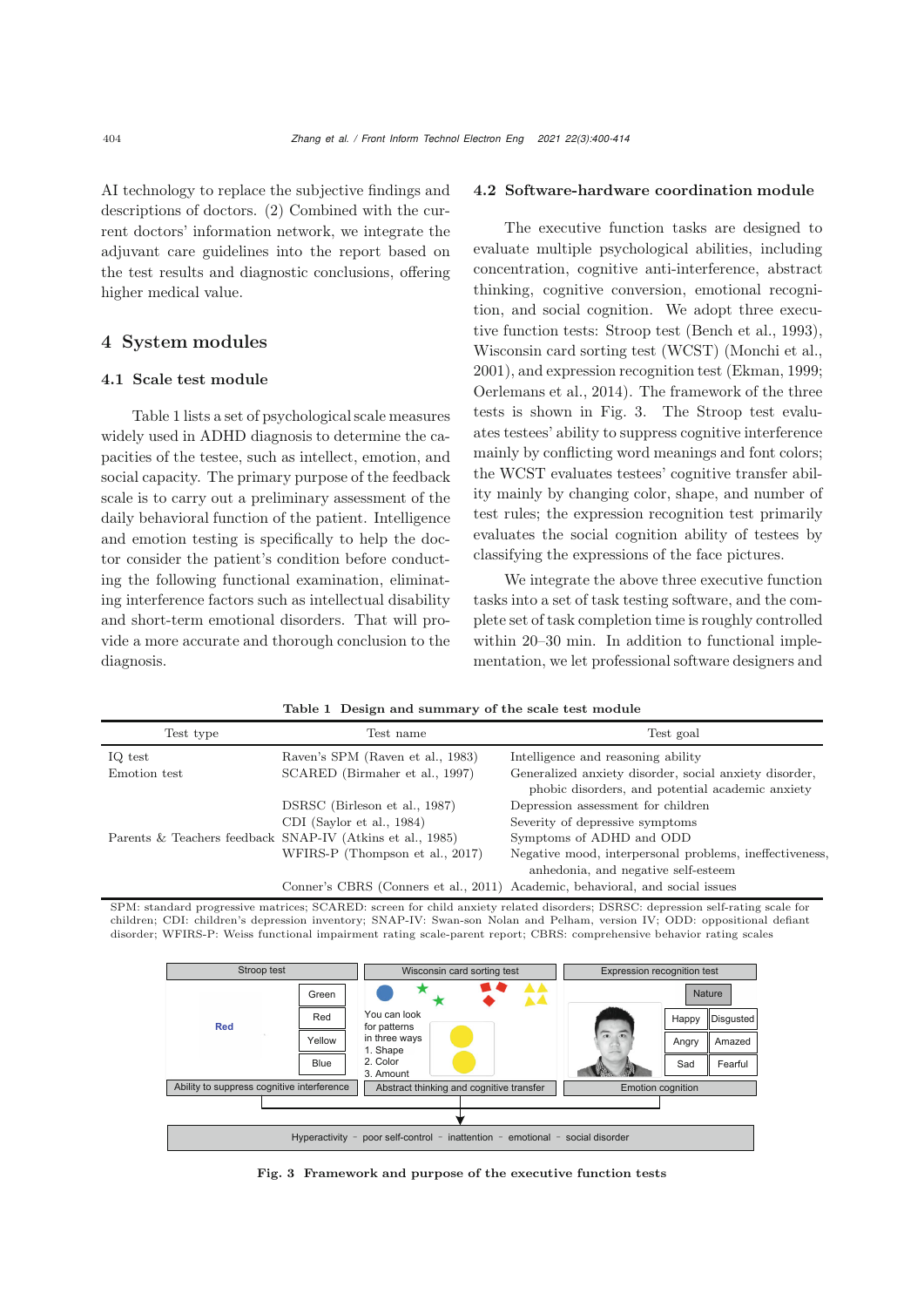child psychology professionals guide software interaction and interface design, so that the tested child can complete the design task within the prescribed time.

During the three tasks, the test software can interact with the camera module. When the testee starts the test, the software will start the camera module to start recording and record the testee's eyes, expressions, and postures. The information is used for the intelligent analysis module to analyze and extract key features. When the test is completed, the test software will stop the recording of the camera module synchronously.

#### 4.3 Intelligent analysis module

The two modules mentioned above gather and digitize the information needed. In this module, we describe how AI technology can be used to process and analyze the data collected intelligently. Our camera module collects two types of video information: (1) The camera facing the testee's face focuses on the testee's eye movement (attention focus) and facial muscle movement (abnormal expression); (2) The lateral binocular depth camera extracts the human skeleton's position at each moment using 3D visual perception technology to analyze postures. We should expand the basic methods of production of the three definitions of behavior technologies and the final vector representation of the behavior features.

## 4.3.1 Eye attention

The input of the eye attention model is the collected frontal video  $V_{front}$  and the camera calibration matrix  $C_r$ . The output is the generated eye attention feature vector  $F_{\rm g}$ . The specific calculation process is described in Algorithm [1](#page-5-0) and can be divided into three steps:

Step 1: Pupil position calculation

The pupil position feature for frame  $i$  is defined as a six-dimensional (6D) vector *e*r, including both pupils' 3D spatial positions. First, we estimate the head's 3D location and align the landmarks on the forehead. The histogram of oriented gradient (HOG) based method detects the face position in the frame [\(King, 2009\)](#page-13-17). When identifying multiple face regions, we will take into account the largest face bounding-box. The conceptual structure of the

# <span id="page-5-0"></span>Algorithm 1 Calculation of the eye attention feature

|  | <b>Input:</b> Video of front camera $V_{front}$ and front camera |  |  |  |
|--|------------------------------------------------------------------|--|--|--|
|  | calibration matrix $C_r$                                         |  |  |  |
|  | $\Omega$ utnut. Eug attention feature $E$                        |  |  |  |

**Output:** Eye attention feature  $\mathbf{F}_{g}$ 

- 1: for  $v_i$  in  $V_{front}$  do
	- // Step 1: Pupil position calculation
- 2: Detect facial ROI and landmarks
- 3: Obtain pupils' flat positions *<sup>e</sup>*<sup>h</sup>
- Calculate head rotation matrix  $R_r$  and translation vector  $t_r$
- 5: Spatial pupil location  $e_r \leftarrow t_r + e_h$ // Step 2: Gaze direction calculation
- 
- 6:  $\mathbf{W} \leftarrow \mathbf{C}_{n} \mathbf{M} \mathbf{C}_{r}^{-1}$  // Transform matrix<br>7: Obtain *e* by multiplying **W** and **v**<sub>i</sub>
- 7: Obtain *e* by multiplying *W* and *v<sub>i</sub>* 8:  $\mathbf{R}_n \leftarrow \mathbf{MR}_r$  // Head rotation matri 8:  $\mathbf{R}_{n} \leftarrow \mathbf{MR}_{r}$  // Head rotation matrix<br>9: Convert  $\mathbf{R}_{n}$  to rotation vector **h**.
- 9: Convert  $\mathbf{R}_n$  to rotation vector  $\mathbf{h}$ <br>10: Input **e** and  $\mathbf{h}$  into CNN to obta
- Input  $e$  and  $h$  into CNN to obtain gaze vector  $g$ // Step 3: Screen position conversion
- 11: Calculate intersection point *<sup>p</sup>*<sup>s</sup> between gaze and plane
- 12: Calculate region type  $r$  based on  $p_s$  and the screen structure
- 13: Obtain the eye attention feature for  $v_i$ ,  $f_{g_i}$  =  $[\bm{e}_{\mathrm{r}}, \bm{g}, \bm{r}]$
- 14: end for
- 15:  $F_{\rm g} = [f_{\rm g_1}, f_{\rm g_2}, ..., f_{\rm g_N}]$

continuous conditional neural field (CCNF) is used for the identi[fication](#page-12-4) [of](#page-12-4) [facial](#page-12-4) [landmarks](#page-12-4) *P*<sup>L</sup> (Baltrušaitis et al., [2014\)](#page-12-4). Accordingly, the two pupils' flat positions, *e*h, can be determined based on the positions of both eyes' corners. Then we use the efficient perspective-*n*-point ( $E P n P$ ) algorithm to align the facial landmarks [\(Lepetit et al.](#page-13-18), [2009](#page-13-18)), which will align the observed face with the regular average 3D facial model *F*, and measure the head rotation matrix  $(R_r)$  and the translation vector  $(t_r)$  in the camera coordinate. The detected face fits into a coordinate system that constructs the eyes and mouth positions of the standard facial model *F*. The pose is further improved by reducing the Levenberg-Marquardt distance. The performance of that step is the spatial pupil location  $e_r = t_r + e_h$ .

Step 2: Gaze direction calculation

The gaze direction feature can be expressed as a 2D vector *g*, including two angles (yaw and pitch). To obtain the gaze vector, we need to normalize the eye image. First, we use the inverse matrix of the camera calibration matrix  $(C<sub>r</sub><sup>-1</sup>)$  to convert the original image to a 3D position. Then we compute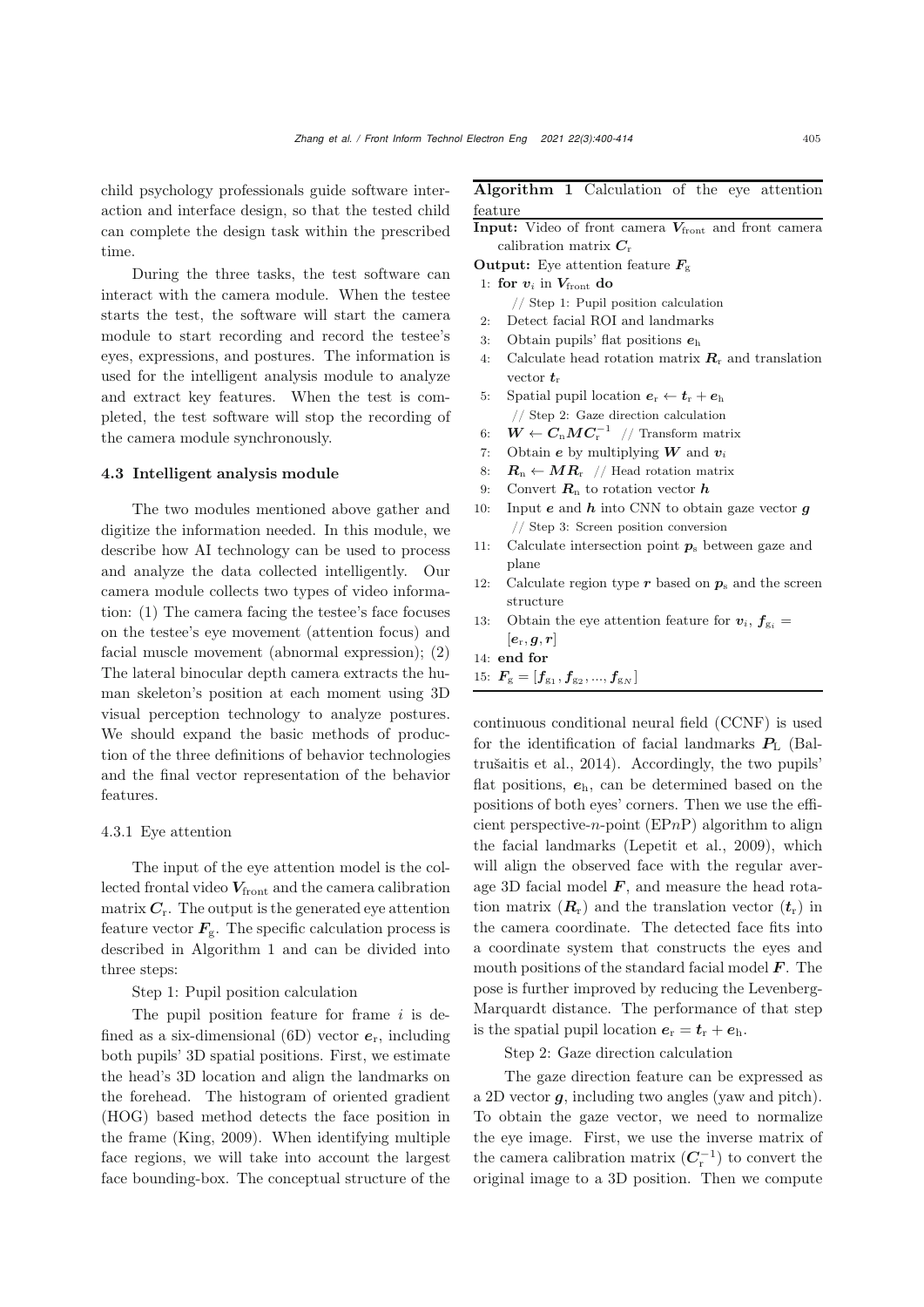the conversion matrix  $M = SR$ , where R is the rotation matrix and  $S$  is the scaling matrix. Fix the eye position on the z axis of the camera coordinate system and at a fixed distance from the camera. At the same time, make sure that the  $x$  axis of the head coordinate system is perpendicular to the y axis of the camera coordinate system. Thus, the normalized position is obtained. Finally, the normalized eye position is converted by a standard camera projection matrix  $C_n$  to a normalized grayscale 2D image  $e$ . In the normalized space, there is a head rotation matrix  $R_n = MR_r$ . To calculate the gaze vector, we transform  $\mathbf{R}_n$  into a 2D rotation vector  $\boldsymbol{h}$ . Taking  $\boldsymbol{h}$ and *e* as inputs of a 16-layer VGGNet-based model [\(Simonyan and Zisserman](#page-13-19), [2014\)](#page-13-19), the output of the model is the gaze direction feature vector *g*.

Step 3: Screen position conversion

The screen midpoint coordinates (*P*screen) and the screen plane average vector  $(F_{\text{screen}})$  can be obtained from the camera coordinate system via external calibration. The line equation on which the gaze is centered can be obtained according to the angle of gaze  $q$  and the location of the eye  $(e_r)$ . Then, the intersection point of the gaze line and the screen plane  $p_s$  is determined as the landing point of the sight on the screen, and the eye focus region type *r* is acquired according to the practical test screen structure.

In summary, the eye attention feature vector of the *i*<sup>th</sup> frame  $f_{g_i} = [e_r, g, r]$  is finally obtained by combining the output of the above steps.

## 4.3.2 Facial expression

The changes in expression can be defined through facial motion units and behavior of 22 types of the facial action coding system [\(Hamm et al.](#page-13-20), [2011](#page-13-20)). The feature is expressed as  $\mathbf{F}_{\text{exp}}$ , where  $f_{\text{exp}_i} \in F_{\text{exp}}$  is a 22D facial expression vector for frame i. Specifically, micro-expressions can be identified using a combination of regional of interests (ROI) adaptation, multi-label learning, and optimal LSTM-based temporal fusion structure. The input of the measurement of the expression feature is the collected frontal video  $V_{front}$ , and the output is the  $F_{\text{exp}}$  function sequence created by the facial action unit (AU). The calculation process is outlined in Algorithm [2.](#page-6-0) Based on the physiological structure of the face, the location of the corresponding muscle linked to the expression motor unit

*P*AU can then be determined through the fixed mode conversion, depending on the position of these landmarks  $P_L$  from Section 4.3.1. Depending on this, we can create ROI cropping networks (ROI Nets), depending on VGGNet [\(Simonyan and Zisserman,](#page-13-19) [2014](#page-13-19)). The function representation corresponding to each AU is obtained by cutting out the network's 12<sup>th</sup> layer feature diagram. Around that moment, all the function vectors are concatenated to obtain the overall  $F_{AU}$  vector describing the expression features.

Because the input form of the expression recognition task is video data, we can more reliably and smoothly predict the state of expression of the current moment based on the state of expression of the previous moments. Therefore, we use a multi-layer LSTM structure [\(Graves and Schmidhuber](#page-13-21), [2005](#page-13-21)) to process the feature vectors for the time-series expression. The multi-task binary classification problem for multiple AUs is achieved by comparing the expression features at the current moment with the backward state, and the facial expression feature sequence is generated based on the AU feature activation probability called  $\mathbf{F}_{\text{exp}}$ .

<span id="page-6-0"></span>Algorithm 2 Calculation of the facial expression feature

**Input:** Video of front camera  $V_{front}$ 

Output: Facial expression feature  $F_{\text{exp}}$ 

- 1: for  $v_i$  in  $V_{front}$  do<br>2: Detect facial RC
- Detect facial ROI
- 3: Detect facial landmarks  $P_{L_i}$ <br>4: Derive muscle position  $P_{\text{AII}}$
- Derive muscle position  $P_{AU_i}$  from  $P_{L_i}$  according to the fixed method
- 5: Use ROI Nets to obtain the feature vector of AU,  $\bm{F}_{\mathrm{AU}_i}$
- 6: end for

7: Obtain facial feature sequence *<sup>F</sup>*exp from *<sup>F</sup>*AU by multi-task binary classification of LSTM

## 4.3.3 3D skeleton

The input of the 3D skeleton calculation is the captured side video  $V_{\text{side}}$ , and the output is the generated 3D pose feature sequence  $F_{3D}$ . For frame *i*, the motion feature is expressed as  $f_{3D_i}$  ( $f_{3D_i} \in F_{3D}$ ), including 3D coordinates for 25 key points. The specific calculation process is described in Algorithm [3,](#page-7-0) and it consists mainly of three steps:

Step 1: Confidence map and PAF calculation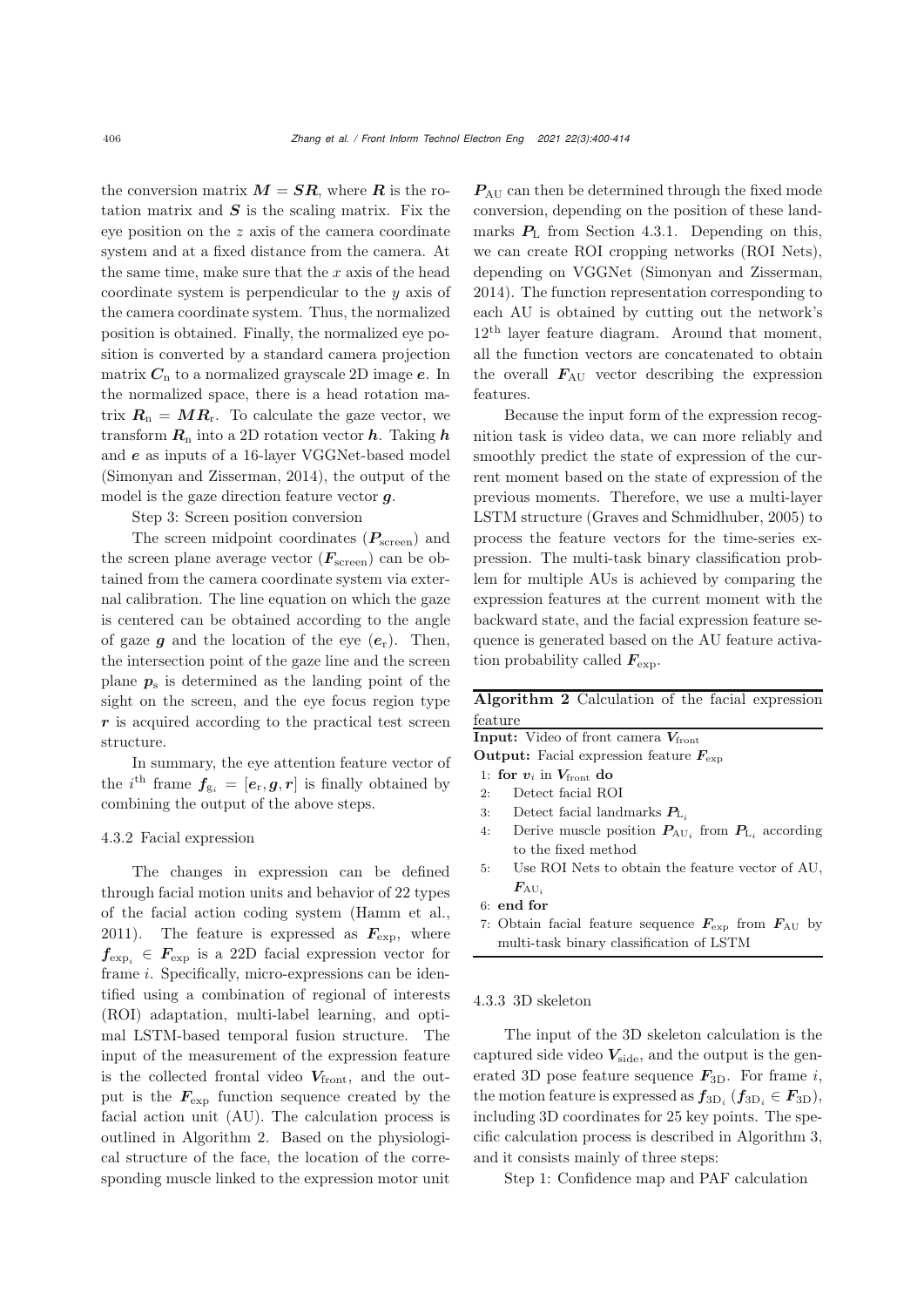For a frame of the video, we extract the image features  $\boldsymbol{F}$  through the 10<sup>th</sup> layer of VGG-19 [\(Simonyan and Zisserman, 2014\)](#page-13-19), and then input *F* into two multi-stage CNNs. The first network produces detection confidence maps to obtain the position of critical points, and the second network determines the limb orientation through part affinity fields (PAF) [\(Cao et al.](#page-13-22), [2017\)](#page-13-22). In the first stage, the inputs of both CNNs are image features  $\boldsymbol{F}$ , and the confidence maps  $S^1 = \rho^1(F)$  and PAF  $L^1 = \phi^1(F)$ are the output. Afterward, the confidence map and PAF of the  $t^{\text{th}}$  subsequent stage can be expressed as

$$
\begin{cases}\n\mathbf{S}^{t} = \rho^{t}(\mathbf{F}, \mathbf{S}^{t-1}, \mathbf{L}^{t-1}), \ \forall t \geq 2, \\
\mathbf{L}^{t} = \phi^{t}(\mathbf{F}, \mathbf{S}^{t-1}, \mathbf{L}^{t-1}), \ \forall t \geq 2.\n\end{cases}
$$
\n(1)

We can further improve the accuracy through the results of multiple stages, and obtain the final output containing the confidence maps  $S =$  $(S_1, S_2, ..., S_J)$  and PAF  $L = (L_1, L_2, ..., L_C)$ , where  $J$  and  $C$  represent the type number of key points and limbs respectively.

<span id="page-7-0"></span>Algorithm 3 Calculation of the 3D skeleton feature **Input:** Video of side camera  $V_{\rm side}$ Output: 3D posture feature *<sup>F</sup>*3D 1: for  $v_i$  in  $V_{\text{side}}$  do // Step 1: Confidence map and PAF calculation 2: Extract image features  $\boldsymbol{F}$  from  $\boldsymbol{v}_i$ <br>3: **for** Stage  $t$  in CNN **do** for Stage  $t$  in CNN do 4: if  $t == 1$  then 5:  $S^1 \leftarrow \rho^1(\mathbf{F})$  // Maps<br>6:  $L^1 \leftarrow \phi^1(\mathbf{F})$  // PAF 6:  $L^1 \leftarrow \phi^1(\mathbf{F})$  // PAF<br>7: **else** 7: else 8:  $S^t = \rho^t(F, S^{t-1}, L^{t-1})$ <br>0.  $I^t = \phi^t(F, S^{t-1}, L^{t-1})$ 9:  $L^t = \phi^t(F, S^{t-1}, L^{t-1})$ <br>
exists 10: end if 11: end for // Step 2: 2D posture generation 12: for  $c \leftarrow 1$  to C do<br>13: Optimize weight Optimize weight  $E_c$  by the Hungarian algorithm 14: end for 15: Connect all limbs with common key points to generate 2D pose sequence  $\mathbf{F}_{2\text{D}_i}$ // Step 3: 3D posture conversion 16: Convert  $\mathbf{F}_{2\text{D}_i}$  to  $\mathbf{F}_{3\text{D}_i}$  by a neural network 17: end for 18:  $\bm{F}_{3D} = [\bm{f}_{3D_1}, \bm{f}_{3D_2}, ..., \bm{f}_{3D_N}]$ 

Step 2: 2D posture generation

According to the confidence map, we can obtain the positions of key points. Letting  $d_j^m$  indicate the  $m<sup>th</sup> detected point which belongs to the *j<sup>th</sup>* type,$ then for the key point pair  $(d_{j_1}^m, d_{j_2}^n)$  about limb type *c*, we can calculate the confidence  $E^{mn}_{j_1j_2}$  whether the points connect with *Lc*:

$$
E_{j_1 j_2}^{mn} = \int_{u=0}^{u=1} L_c(p(u)) \cdot \frac{d_{j_2}^n - d_{j_1}^m}{\left\| d_{j_2}^n - d_{j_1}^m \right\|_2} du,
$$
 (2)

where  $p$  is the interpolation function between the two points:

$$
\boldsymbol{p}(u) = (1-u)\boldsymbol{d}_{j_1}^m + u\boldsymbol{d}_{j_2}^n.
$$
 (3)

The zero-one variable  $z_{j_1j_2}^{mn}$  indicates whether  $d_{j_1}^m$  is connected to  $d_{j_2}^n$ . Our task shifts to maximizing the weight of selected connections:

$$
\max_{\mathcal{Z}_c} E_c = \max_{\mathcal{Z}_c} \sum_{m \in \mathcal{D}_{j_1}} \sum_{n \in \mathcal{D}_{j_2}} E_{j_1 j_2}^{mn} \cdot z_{j_1 j_2}^{mn}
$$
\n
$$
\text{s.t.} \begin{cases} \forall m \in \mathcal{D}_{j_1}, \sum_{n \in \mathcal{D}_{j_2}} z_{j_1 j_2}^{mn} \le 1, \\ \forall n \in \mathcal{D}_{j_2}, \sum_{m \in \mathcal{D}_{j_1}} z_{j_1 j_2}^{mn} \le 1, \end{cases} (4)
$$

where  $E_c$  represents the total weight of limb  $c$  in the current matching method,  $\mathcal{Z}_c$  represents the set of z about limb c, and  $\mathcal{D}_i$  represents the set of key points for the  $i^{\text{th}}$  type.

To reduce the computation, we prune the full connection, keep only the connections between adjacent points, and decompose the problem into a set of pairwise matching problems between key points. The overall optimization goal can be expressed as

$$
\max_{\mathcal{Z}} E = \sum_{c=1}^{C} \max_{\mathcal{Z}_c} E_c.
$$
 (5)

We can use the Hungarian algorithm to optimize such a problem [\(Kuhn](#page-13-23), [1955\)](#page-13-23), and connect the limbs with common key points to form a complete human 2D pose feature  $f_{2D_i}$ .

Step 3: 3D posture conversion

Finally, we input the 2D posture feature  $f_{2D_i}$ into a neural network to obtain the final output 3D pose sequence  $f_{3D_i}$  [\(Martinez et al.](#page-13-24), [2017](#page-13-24)). Thus, for the whole video, the 3D skeleton feature  $F_{3D}$  =  $[f_{3D_1}, f_{3D_2}, ..., f_{3D_N}]$  is observed.

# 5 Abnormal behavior detection

The core task of diagnosing ADHD is to observe the presence of abnormal behaviors. From the video recordings, we extract three separate dimensions of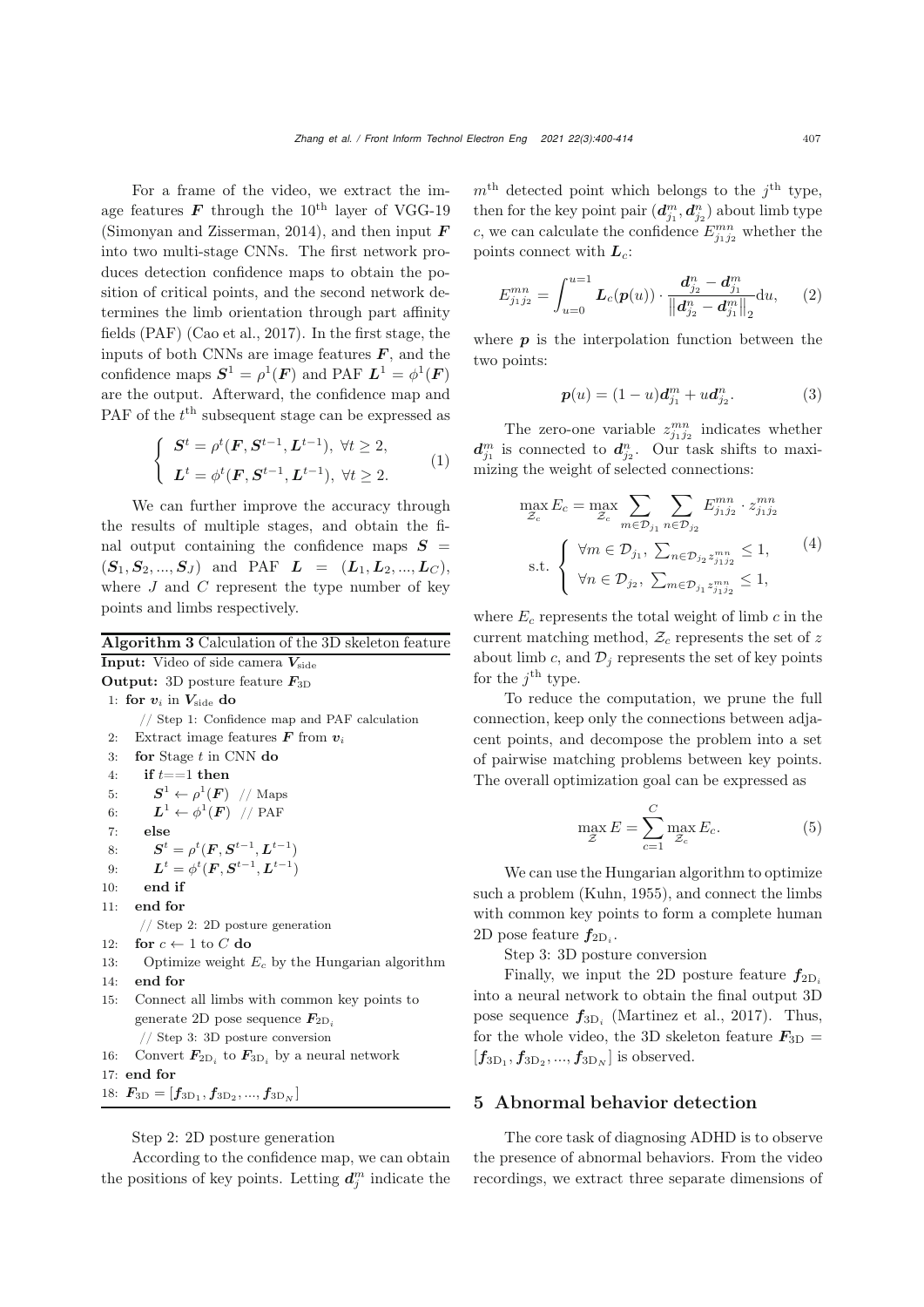eye focus, speech, and posture in the intelligent analysis module. Via in-depth consultation with qualified physicians, we outline many examples of significant irregular behaviors often exhibited by children with ADHD during functional testing (Table 2). The key idea is to replace the doctor's observations of children's behaviors by using AI technology to automatically detect fragments of abnormal behavior in the videos. More precisely, we are proposing a model based on BERT for a multi-modal fusion of knowledge. The performance of the smart research module is combined with the functional test results to train an abnormal behavioral classification model. The detection algorithm is divided primarily into the following two steps:

# 1. Video segmentation

As seen in Fig. [4,](#page-8-0) the entire testee video takes about 20–30 min. We can divide the entire video into several segments based on the testees' completion situation of the executive function tests.

# 2. Segment classification

We combine the performance of the intelligent analysis module with the functional test result to form the instant feature vector for each section. Moreover, we concatenate the instantaneous vectors to form time-series features representing time segments that can be used to evaluate if the testee has irregular behaviors.

| Behavior type     | Specific behaviors                 |
|-------------------|------------------------------------|
| Eye attention     | Erratic eyes                       |
|                   | Incorrect focus position           |
| Facial expression | Facial muscle twitching            |
|                   | Frequent head shaking              |
|                   | Hand-to-mouth movement             |
| Body posture      | Leg shaking                        |
|                   | Twitching                          |
|                   | Playing with microphone or cameras |
|                   |                                    |

Table 2 Description of abnormal behavior types

# 5.1 BERT

BERT is a landmark model in the NLP field [\(Devlin et al., 2019](#page-13-8)). It once smashed the record of 11 tasks in the NLP sector, when it was proposed in 2018. Great for handling sequence problems, BERT analyzes the relationship between items in the whole sequence of inputs to encode the current item. The BERT model structure is shown in Fig. [5.](#page-9-0) It is composed of 12 transformer encoder layers. Each layer of encoders comprises a layer of attention and forward feedback [\(Vaswani et al.](#page-14-3), [2017\)](#page-14-3). In the attention layer, the point product attention function for the input  $x$  is determined to obtain a vector group  $\mathbf{Z}$ , which represents the impact weight of each sequence element on the current item:

$$
Z = \text{softmax}\left(\frac{QK^{\text{T}}}{\sqrt{d_k}}\right)V, \tag{6}
$$



<span id="page-8-0"></span>Fig. 4 Framework of the abnormal behavior detection algorithm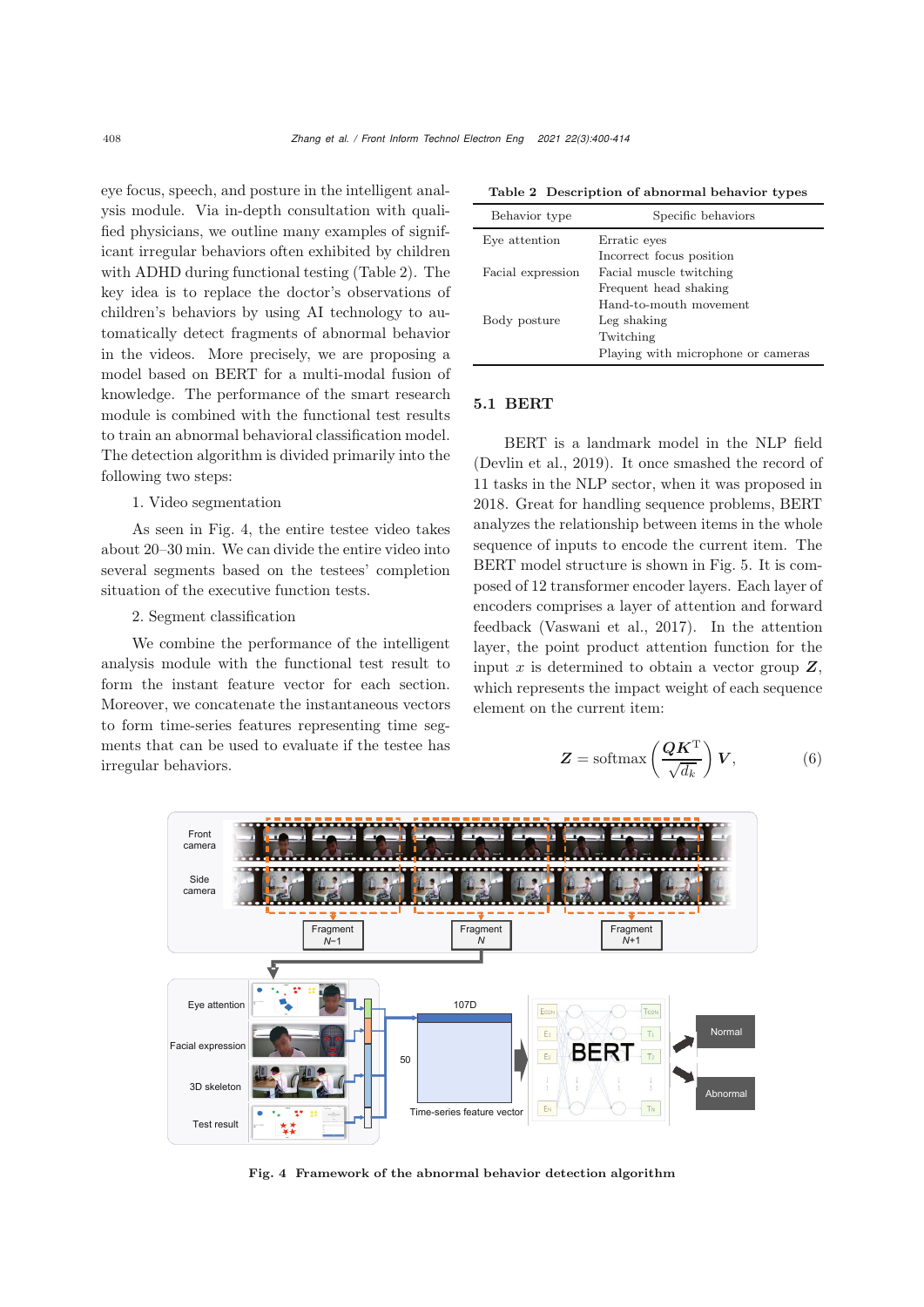where  $Q$ ,  $K$ , and  $V$  are hidden variables in the attention mechanism, and  $\sqrt{d_k}$  is the square root of the vector dimension of vector group *K*. For the multihead attention model, it is necessary to use multiple independent sets of *Q*, *K*, *V* hidden variables to generate multiple vector groups  $\{Z_1, Z_2, ..., Z_T\}$ , where T is the total number of vector groups to obtain a better model expression ability. The weighted summation of all vector groups,  $Z_{\text{final}}$ , can be explained as a multi-head attention result:

$$
\mathbf{Z}_{\text{final}} = \text{Concat}(\mathbf{Z}_1, \mathbf{Z}_2, ..., \mathbf{Z}_T)\mathbf{W}^o, \qquad (7)
$$

where  $W^o$  is a dimension-reduction matrix.

The forward feedback layer consists of two fully connected layers that are responsible for processing the attention layer output further. Additionally, residuals are applied to both the attention layer and the forward feedback layer to prevent gradients from disappearance during back propagation when the number of encoder layers is large.



<span id="page-9-0"></span>Fig. 5 Framework of the BERT block

Back to our problem of identifying abnormal behaviors, the behavioral vectors created by the intelligent analysis module can be used as sequence input. To make a final decision, the analysis of the feature vector  $v_i$  must be combined each time with the feature vectors of other moments in the behavior feature vector group  $V$ . In the following subsections, we will elaborate on the algorithm and the accuracy of detection.

#### 5.2 Detection algorithm

For the entire answering process, there are front video  $V_{\text{front}}$ , side video  $V_{\text{side}}$ , and answer operation sequence  $A = \{a_1, a_2, ..., a_K\}$ , where  $a_i$  (*i* = 1, 2, ...,  $K$  represents the timestamp of answering the  $i^{\text{th}}$  question and K is the total number of answers. As the estimated answer time is 2 s,  $K'$ periods can be selected from the entire answering process. For each time period, in the case where the frame rate is 25 frames/s, the video frames corresponding to  $V_{\text{front}}$  and  $V_{\text{side}}$  can form an image sequence in length 50. The corresponding visual feature is extracted from the video frames, including eye attention vector  $\mathbf{F}_{g}$ , facial expression vector  $F_{\text{exp}}$ , and posture vector  $F_{3D}$ .

For moment  $i$ , we concatenate three different vectors  $(f_{g_i}$  (9D),  $f_{\text{exp}_i}$  (22D), and  $f_{3D_i}$  (75D)) obtained by the intelligent analysis module and the current answer fans*<sup>i</sup>* (which forms the final vector representing the behavior characteristics of the testee at that time). For a fragment, we can obtain the behavior feature  $\mathbf{x}_i = [\mathbf{f}_{g_i}, \mathbf{f}_{exp_i}, \mathbf{f}_{3D_i}, f_{ans_i}]$  (107D) representing the current moment. Therefore, for the entire test, we can obtain the 107D behavior feature vector group  $X = \{x_0, x_1, x_2, ..., x_N\}$ , where  $x_0$  is a constant vector.

The output vector group obtained by BERT is recorded as  $Y = \{y_0, y_1, y_2, ..., y_N\}$ , where  $y_0$  is the output corresponding to  $x_0$ , which represents the vector representation of the entire time segment. To send  $y_0$  to a fully connected layer classifier, we can determine whether this fragment contains abnormal behaviors. Considering that no matter for the ADHD patients or healthy children, the proportion of normal fragments occupies the majority, we use weighted cross-entropy as the loss function to train the model to alleviate the problem of data imbalance.

# 5.3 Experiment

We collected diagnostic data from 82 children at The Children's Hospital, Zhejiang University School of Medicine from August 2019 to December 2019. The data for each child included 7 scale test results, 3 executive function test results, and 2 camera group video shots of the patient's face and side body. We carried out manual marking of irregular behaviors on the 53-h videos obtained, under the supervision of the medical team.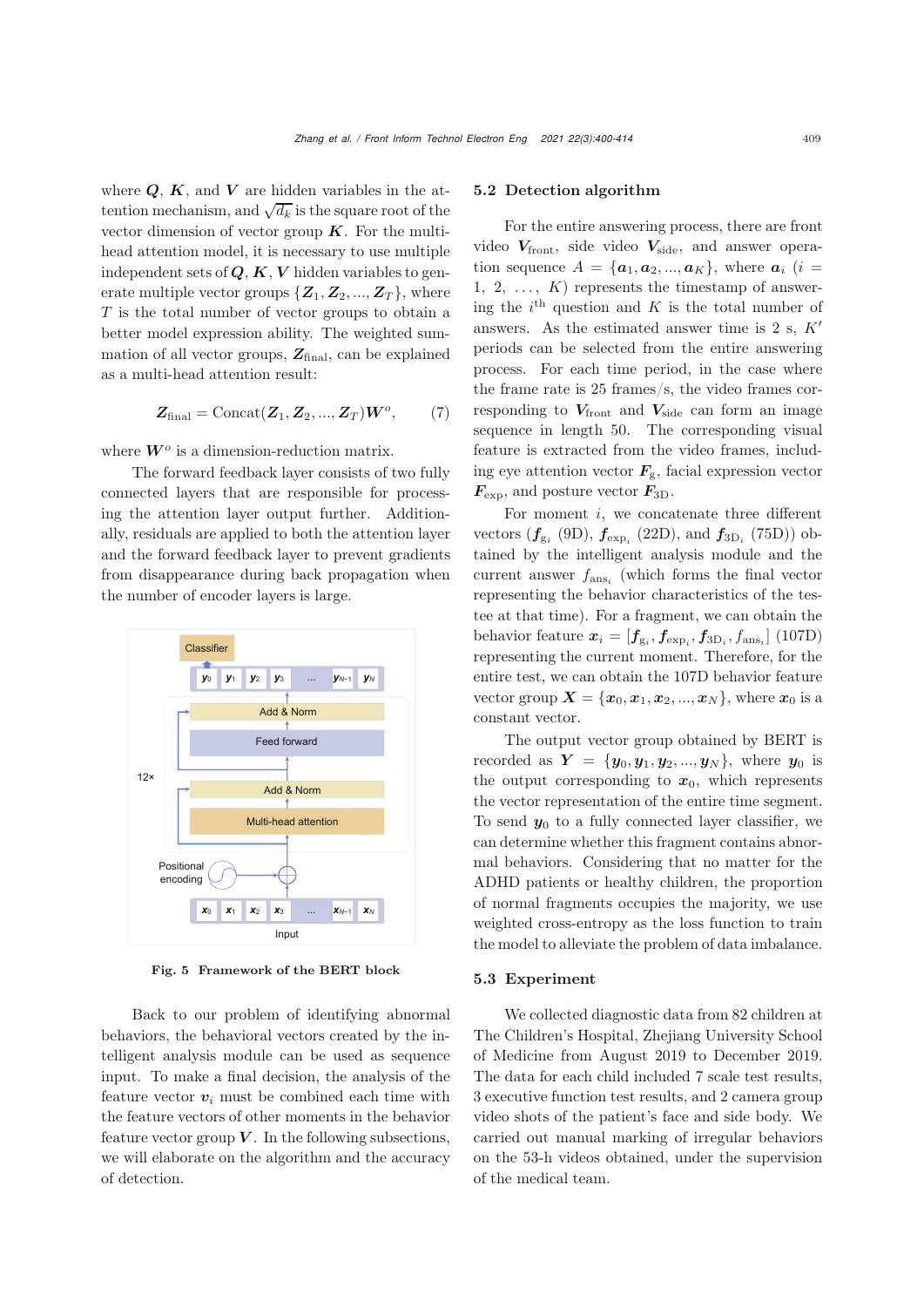#### 5.3.1 Labeling rules

According to the video duration and frame rate, if more than 30% of the time segment is marked as an abnormal activity, the segment is considered to be an abnormal segment; otherwise, it is considered to be a normal one. We can divide the entire video into a large number of shorter time segments, thus obtaining enough time fragments to support an abnormal behavior detection model for deep learning.

## 5.3.2 Dataset

The 82 children we recruited include 71 patients with ADHD and 11 non-patients (Table 3). We received 9116 abnormal fragments from 71 patients with ADHD after the manual marking mentioned above, which were further divided into two subsets (6700 for training and 2416 for testing). Similarly, from 11 healthy children, we obtained 27 666 normal fragments, which were further divided into two subsets (24 461 for training and 3205 for testing). Note that only a small portion of fragments were abnormal for the children with ADHD, so even if the abnormal children were with the majority, the number of abnormal fragments was not significant. Implementation details were as follows: The batch normalization scale was set at 5 during the training phase, the model's initial learning rate was set at  $1 \times 10^{-4}$ , and the cosine annealing scheduler was used as the learning rate adjustment technique. To optimize the model, we used the stochastic gradient descent (SGD) optimization algorithm and each model was trained for 100 epochs.

#### 5.3.3 Results

The test results of the detection module for abnormal behaviors are shown in Table 4. We measured the model's performance through different indicators including accuracy, sensitivity, specificity, false positive rate (FPR), and false negative rate (FNR). Also, we have added two conventional deep sequential models (GRU and LSTM) as control experiments. From the tests, it can be seen that our model achieved 80.25% accuracy in detection. Our model maintained a high sensitivity (0.9357), keeping the excellent performance of avoiding misjudging the normal behaviors into abnormal. Considering that the vast majority of normal fragments were occupied, the higher sensitivity ensured that the results were valid. On this basis, our model obtained a good specificity result  $(0.6258)$ .

#### 5.3.4 Multi-modal priority

To determine the importance of specific multimodal data for abnormal behavior identification, Table 4 also offers four ablation experiments, separately masking eye focus information (BERT-eye), facial expression (BERT-fac), 3D-skeleton (BERTske), and test response (BERT-ans). From the results, we can see that the effect of 3D-skeleton on detecting abnormal behaviors was the most significant, with minimum impact on eye attention. We believe that this finding was triggered by the following two principal reasons: (1) Hyperactivate is the most common, direct, and significant symptom of ADHD, whereas eye attention abnormality is relatively vague and challenging to observe; (2) The action contains high-dimensional and adequate information, while the eye movement features are relatively small in dimension. We are noting that the response situation has a significant influence, showing that through this kind of knowledge, we can differentiate abnormal behaviors from normal large-scale information.

# 6 Intelligent system

## 6.1 Auxiliary diagnostic system

We have developed a complete ADHD diagnostic process system, including a set of scale tests, execution function tests, an AI algorithm suite, and a platform for information management.

1. Scale test tool

Table 3 Description of the video fragment dataset

| Training set | Testing set | Total |  |
|--------------|-------------|-------|--|
| 58           | 13          | 71    |  |
| 6700         | 2416        | 9116  |  |
|              |             |       |  |
| 24 461       | 3205        | 27666 |  |
|              |             |       |  |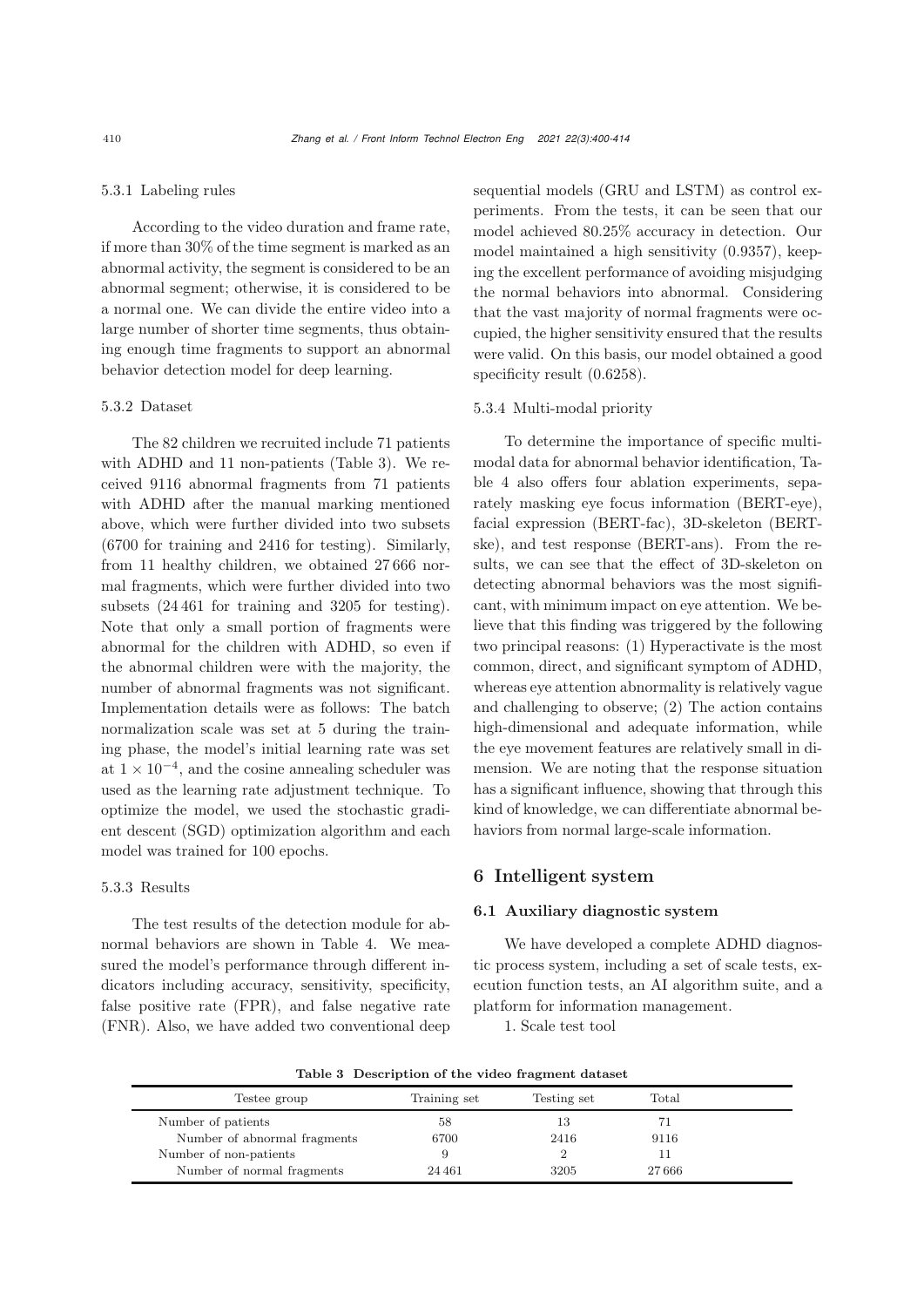| Method          | Accuracy<br>$(\%)$ |        | Sensitivity Specificity | <b>FPR</b>    | FNR    |
|-----------------|--------------------|--------|-------------------------|---------------|--------|
| GRU             | 73.10              | 0.8720 | 0.5439                  | 0.4561        | 0.1280 |
| <b>LSTM</b>     | 76.26              | 0.8933 | 0.5894                  | 0.4106        | 0.1067 |
| BERT (ours)     | 80.25              | 0.9357 | 0.6258                  | 0.3742 0.0643 |        |
| BERT-eye        | 76.65              | 0.9045 | 0.5836                  | 0.4164        | 0.0955 |
| BERT-fac        | 74.95              | 0.8689 | 0.5911                  | 0.4089        | 0.1311 |
| <b>BERT-ske</b> | 66.09              | 0.8970 | 0.3477                  | 0.6523        | 0.1030 |
| BERT-ans        | 74.26              | 0.8633 | 0.5837                  | 0.4163        | 0.1367 |

Table 4 Results of abnormal behavior detection

FPR: false positive rate; FNR: false negative rate. The best performance of each metric is in bold

Patients can register personal information and perform various scale tests via WeChat, based on the WeChat mini-program platform.

2. Execution function test software

On the PC side, the software is implemented and created through  $C \# WPF$ . The software is to simultaneously accomplish the executive function testing and camera module control and report the user operations and timestamps.

3. AI algorithm suite

The suite is developed using the languages C++ and Python. It is implemented using the deep learning framework of Pytorch 1.0.1 and uses the general parallel computing architecture of CUDA 10.0 to implement GPU operations. For the processing of images, we use the openCV library.

4. Information management platform

We have created a web-app that is deployed on Alibaba Cloud. It uses the SQL Server database to implement the storage and management of information. The core role of this platform is to produce the patient's auxiliary diagnostic report.

# 6.2 Auxiliary diagnostic report

We can automatically generate an auxiliary diagnostic report after completing the entire ADHD testing process (Fig. [6\)](#page-11-0). The report includes scale tests (IQ, emotion, social functioning, etc.), executive function test results (Stroop test, WCST, comprehension of expression), and the nature and frequency of repetitive behaviors observed in recorded videos. At the same time, diagnostic conclusions and treatment guidelines will be automatically generated based on the ADHD medical information network as well as the detailed test results. In the right-top corner of the diagnostic report, doctors and patients can scan the QR code to obtain the detailed results for each individual test.

#### **Diagnostic Report**

|              | Name: Zhang San                                                                                                                                                           | Age: 8                                                                                                    |                                                                                                                                                                                                              |
|--------------|---------------------------------------------------------------------------------------------------------------------------------------------------------------------------|-----------------------------------------------------------------------------------------------------------|--------------------------------------------------------------------------------------------------------------------------------------------------------------------------------------------------------------|
| Gender: Male |                                                                                                                                                                           | Date: 2019/10/26                                                                                          | Please scan the wechat code for complete test results                                                                                                                                                        |
|              |                                                                                                                                                                           | <b>Triage Tests</b>                                                                                       |                                                                                                                                                                                                              |
|              | <b>SNAP-IV (Attention Rating Scale)</b><br><b>Test Result (Parents):</b><br>Attention Deflect: Severe,<br>Hyperactive Impulse: Moderate,<br>Oppositional Defiance: Normal |                                                                                                           |                                                                                                                                                                                                              |
|              | <b>Test Result (Teachers):</b><br>Attention Deflect: Severe,<br>Hyperactive Impulse: Moderate,<br>Oppositional Defiance: Normal                                           |                                                                                                           |                                                                                                                                                                                                              |
|              | <b>WEISS (Social Ability Scale)</b>                                                                                                                                       |                                                                                                           |                                                                                                                                                                                                              |
|              | Cognition and Emotion.                                                                                                                                                    | Defective Section (Parents): Study and School, Life Scale, Social Activity.                               | Defective Section (Teachers): Study and School, Self Concept, Social Activity, Adventure Activity,                                                                                                           |
|              | <b>Conners Questionnaire for Parents</b>                                                                                                                                  |                                                                                                           |                                                                                                                                                                                                              |
|              |                                                                                                                                                                           | Abnormal Factors: Learning Problem.                                                                       |                                                                                                                                                                                                              |
|              |                                                                                                                                                                           | IQ / Emotional Tests                                                                                      |                                                                                                                                                                                                              |
|              | <b>Raven's SPM</b>                                                                                                                                                        |                                                                                                           |                                                                                                                                                                                                              |
|              |                                                                                                                                                                           | IQ: 79, Percent Intelligence: 21%, Quiz Time: 08:45                                                       |                                                                                                                                                                                                              |
|              |                                                                                                                                                                           | <b>SCARED (Screen for Child Anxiety Related Disorders)</b>                                                |                                                                                                                                                                                                              |
|              |                                                                                                                                                                           | Score 26, above the demarcation value(23). Abnormal<br>Abnormal factor: Separation anxiety, Social horror |                                                                                                                                                                                                              |
|              |                                                                                                                                                                           | DSRSC (Depression Self-Rating Scale for Children)<br>Score 16, above the demarcation value(23). Abnormal  |                                                                                                                                                                                                              |
|              |                                                                                                                                                                           | <b>CDI (Children's Depression Inventory)</b>                                                              |                                                                                                                                                                                                              |
|              |                                                                                                                                                                           | Score 13, below the demarcation value(19). Normal                                                         |                                                                                                                                                                                                              |
|              |                                                                                                                                                                           | Task / Behavior test                                                                                      |                                                                                                                                                                                                              |
|              | <b>Stroop Test</b>                                                                                                                                                        |                                                                                                           |                                                                                                                                                                                                              |
|              | No obvious abnormalities                                                                                                                                                  |                                                                                                           |                                                                                                                                                                                                              |
|              |                                                                                                                                                                           |                                                                                                           |                                                                                                                                                                                                              |
|              | confused thinking                                                                                                                                                         | <b>WCST (Wisconsin Card Sorting Test)</b>                                                                 | Abnormal cognitive transfer ability, poor abstract summary ability, especially poor initial concept<br>formation ability, poor insight in concept formation, poor cognitive transfer ability, inattention or |
|              | <b>Expression Test</b><br>No obvious abnormalities                                                                                                                        |                                                                                                           |                                                                                                                                                                                                              |
|              |                                                                                                                                                                           |                                                                                                           |                                                                                                                                                                                                              |
|              | Visual assessment<br><b>Stroop Test:</b>                                                                                                                                  |                                                                                                           |                                                                                                                                                                                                              |
|              | 04:15 - 04:36 abnormal behavior                                                                                                                                           |                                                                                                           |                                                                                                                                                                                                              |
|              | 05:20 - 05:35 abnormal behavior<br>05:57 - 06:05 abnormal behavior                                                                                                        |                                                                                                           |                                                                                                                                                                                                              |
|              | <b>Wisconsin Card Sorting Test:</b>                                                                                                                                       |                                                                                                           |                                                                                                                                                                                                              |
|              | 07:55 - 08:02 abnormal behavior<br>08:20 - 08:37 abnormal behavior                                                                                                        |                                                                                                           |                                                                                                                                                                                                              |
|              | 09:42 - 09:53 abnormal behavior                                                                                                                                           |                                                                                                           |                                                                                                                                                                                                              |
|              | 10:16 - 10:28 abnormal behavior                                                                                                                                           |                                                                                                           |                                                                                                                                                                                                              |
|              | <b>Expression Test:</b><br>12:37 - 13:02 abnormal behavior                                                                                                                |                                                                                                           |                                                                                                                                                                                                              |
|              | 14:12 - 14:20 abnormal behavior                                                                                                                                           |                                                                                                           |                                                                                                                                                                                                              |
|              | 16:47 - 16:54 abnormal behavior<br>17:33 - 17:59 abnormal behavior                                                                                                        |                                                                                                           |                                                                                                                                                                                                              |
|              | <b>Assessment result:</b>                                                                                                                                                 |                                                                                                           |                                                                                                                                                                                                              |
|              |                                                                                                                                                                           | The child is not attentive, and has poor self-control                                                     |                                                                                                                                                                                                              |
|              |                                                                                                                                                                           | Diagnosis conclusion / Treatment opinion                                                                  |                                                                                                                                                                                                              |
|              |                                                                                                                                                                           |                                                                                                           |                                                                                                                                                                                                              |
|              | <b>Diagnosis conclusion</b><br>Inattentive ADHD                                                                                                                           |                                                                                                           |                                                                                                                                                                                                              |
|              |                                                                                                                                                                           |                                                                                                           |                                                                                                                                                                                                              |
|              | <b>Treatment opinion</b>                                                                                                                                                  |                                                                                                           | Behavioral therapy: Cognitive activities appropriate to the patient's characteristics should be used                                                                                                         |

Fig. 6 Real case of an ADHD diagnostic report

to improve their attention.<br>**Self-control training:** Through simple and fixed self-training commands, the patient will learn tc control themselves.<br>**Others:** Let the patient eat more healthy foods and limit the foods with formaldehyde and salicylic

# 7 Conclusions

<span id="page-11-0"></span>acid.

The conventional medical diagnosis of ADHD is frequently restricted by the lack of medical resources, resulting in insufficient monitoring of children at the clinic. This is also highly reliant on the level of expertise of the doctor. Hence, we have designed an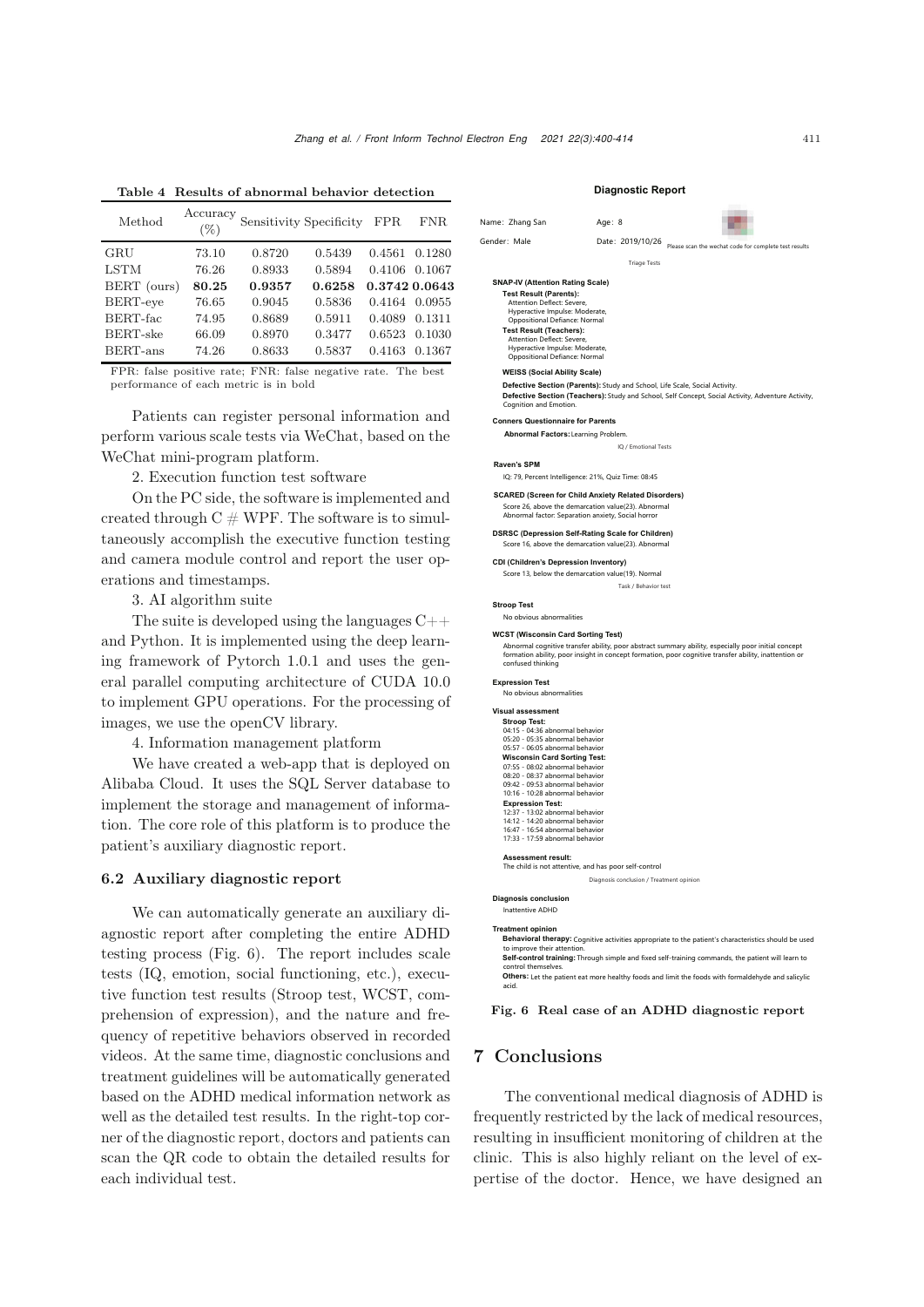auxiliary diagnostic system to fully leverage the AI technology. During the completion of related functional tests, our specially designed software and hardware system can record children's behaviors and intelligently analyze the eye attention, facial expressions, and information on body postures. We have proposed a deep learning model (BERT) to fuse all information for the identification of abnormally behaved segments, with all the visual signals needed. The entire information system standardizes the method of ADHD diagnosis. It provides detailed assessment reports, including scale test findings, findings of executive function evaluations, abnormal behavior review, implications of medical aids, and treatment recommendations.

Our system has been carrying out auxiliary diagnostic work for several months at The Children's Hospital, Zhejiang University School of Medicine, which has greatly improved doctors' efficiency and provided children with a rich and standardized diagnostic report. First, just an operative assistant with no medical training is needed, and the patient will perform the executive function tests of 20–30 min properly for a more abundant evaluation. The application of intelligent analysis complemented the insufficient assessment of patients by doctors, which decreases the time cost of outpatient assessment. Thereby, the average consultation time is reduced from 15–20 min to around 10 min, increasing the turnaround performance of outpatient. At the same time, comprehensive and standardized diagnostic reports are generated automatically and allow doctors to obtain a faster diagnosis, reducing the potential for inconclusive diagnosis, misdiagnosis, and the unnecessary follow-up treatment. Adequate diagnostic foundation decreases the risk for difficult diagnosis and misdiagnosis and thereby induces unnecessary follow-up diagnosis. Additionally, although it takes the AI system about 30 min to analyze the video, patients do not have to wait for hospital outcomes. They will subsequently receive more detailed and standardized electronic diagnostic reports, with no harm to the treatment experience.

We plan to promote this system to more hospitals in the future, shortly, to gather more clinical data. We will constantly track the recovery process of the patients using the system and quantitatively analyze the clinical diagnosis support from our program. We will also develop the algorithms and the auxiliary program, and take the diagnosis of more related diseases and complications into account so that we can empower more patients with the AI technology.

# Contributors

Yanyi ZHANG, Ming KONG, Wenchen HONG, and Qiang ZHU designed the research. Yanyi ZHANG, Rongwang YANG, and Rong LI provided the test environment and helped collect the data. Wenchen HONG and Tianqi ZHAO processed the data. Ming KONG, Wenchen HONG, Tianqi ZHAO, Di XIE, and Chunmao WANG designed and developed the system. Ming KONG and Tianqi ZHAO drafted the manuscript. Yanyi ZHANG and Qiang ZHU helped organize the manuscript. Ming KONG, Tianqi ZHAO, and Qiang ZHU revised and finalized the paper.

#### Compliance with ethics guidelines

Yanyi ZHANG, Ming KONG, Tianqi ZHAO, Wenchen HONG, Di XIE, Chunmao WANG, Rongwang YANG, Rong LI, and Qiang ZHU declare that they have no conflict of interest.

The study protocol was approved by the Medical Ethics Committee in The Children's Hospital, Zhejiang University School of Medicine (2018-IRB-003) and was conducted in accordance with the Helsinki Declaration of 1975, as revised in 2008 (5). Informed consent was obtained from all patients for being included in the study.

# References

<span id="page-12-0"></span>Aradhya AMS, Joglekar A, Suresh S, et al., 2019. Deep transformation method for discriminant analysis of multichannel resting state fMRI. Proc AAAI Conf on Artificial Intelligence, p.2556-2563.

https://doi.org/10.1609/aaai.v33i01.33012556

- <span id="page-12-3"></span>Atkins MS, Pelham WE, Licht MH, 1985. A comparison of objective classroom measures and teacher ratings of attention deficit disorder. *J Abnorm Child Psychol*, 13(1):155-167. https://doi.org/10.1007/BF00918379
- <span id="page-12-4"></span>Baltrušaitis T, Robinson P, Morency LP, 2014. Continuous conditional neural fields for structured regression. Proc 13th European Conf on Computer Vision, p.593-608. https://doi.org/10.1007/978-3-319-10593-2\_39
- <span id="page-12-1"></span>Bench CJ, Frith CD, Grasby PM, et al., 1993. Investigations of the functional anatomy of attention using the Stroop test. *Neuropsychologia*, 31(9):907-922. https://doi.org/10.1016/0028-3932(93)90147-R
- <span id="page-12-2"></span>Birleson P, Hudson I, Buchanan DG, et al., 1987. Clinical evaluation of a self-rating scale for depressive disorder in childhood (depression self-rating scale). *J Child Psychol Psych*, 28(1):43-60.

https://doi.org/10.1111/j.1469-7610.1987.tb00651.x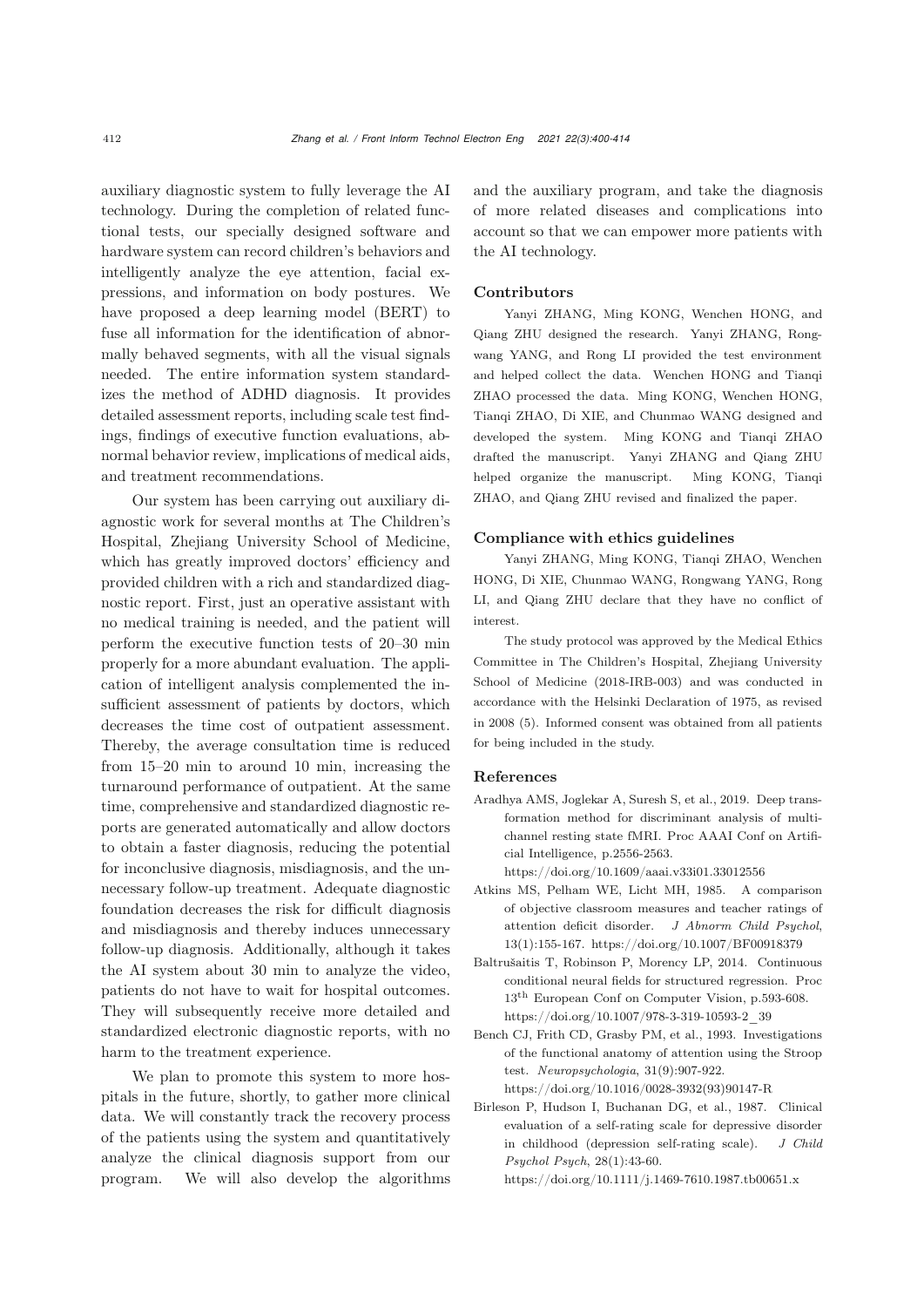<span id="page-13-13"></span>Birmaher B, Khetarpal S, Brent D, et al., 1997. The screen for child anxiety related emotional disorders (SCARED): scale construction and psychometric characteristics. *J Am Acad Child Adolesc Psych*, 36(4):545- 553.

https://doi.org/10.1097/00004583-199704000-00018

- <span id="page-13-22"></span>Cao Z, Simon T, Wei SE, et al., 2017. Realtime multi-person 2D pose estimation using part affinity fields. Proc IEEE Conf on Computer Vision and Pattern Recognition, p.7291-7299.
- https://doi.org/10.1109/CVPR.2017.143 Chen M, Li HL, Wang JH, et al., 2019. A multichannel deep
- <span id="page-13-3"></span>neural network model analyzing multiscale functional brain connectome data for attention deficit hyperactivity disorder detection. *Radiol Artif Intell*, 2(1):e190012. https://doi.org/10.1148/ryai.2019190012
- <span id="page-13-16"></span>Conners CK, Pitkanen J, Rzepa SR, 2011. Conners comprehensive behavior rating scale. In: Kreutzer JS, DeLuca J, Caplan B (Eds.), Encyclopedia of Clinical Neuropsychology. Springer, New York, USA, p.678-680. https://doi.org/10.1007/978-0-387-79948-3\_1536
- <span id="page-13-8"></span>Devlin J, Chang MW, Lee K, et al., 2019. BERT: pre-training of deep bidirectional transformers for language understanding. Proc Conf of the North American Chapter of the Association for Computational Linguistics: Human Language Technologies, p.4171-4186. https://doi.org/10.18653/v1/N19-1423
- <span id="page-13-10"></span>Ekman P, 1999. Basic emotions. In: Dalgleish T, Dalgleish MJ (Eds.), Handbook of Cognition and Emotion. Wiley, New York, USA, p.301-320. https://doi.org/10.1002/0470013494.ch3
- <span id="page-13-21"></span>Graves A, Schmidhuber J, 2005. Framewise phoneme classification with bidirectional LSTM and other neural network architectures. *Neur Netw*, 18(5-6):602-610. https://doi.org/10.1016/j.neunet.2005.06.042
- <span id="page-13-20"></span>Hamm J, Kohler CG, Gur RC, et al., 2011. Automated facial action coding system for dynamic analysis of facial expressions in neuropsychiatric disorders. *J Neurosci Meth*, 200(2):237-256.

https://doi.org/10.1016/j.jneumeth.2011.06.023

- <span id="page-13-4"></span>Jaiswal S, Valstar MF, Gillott A, et al., 2017. Automatic detection of ADHD and ASD from expressive behaviour in RGBD data. Proc 12th IEEE Int Conf on Automatic Face & Gesture Recognition, p.762-769. https://doi.org/10.1109/FG.2017.95
- <span id="page-13-17"></span>King DE, 2009. Dlib-ml: a machine learning toolkit. *J Mach Learn Res*, 10:1755-1758.
- <span id="page-13-23"></span>Kuhn HW, 1955. The Hungarian method for the assignment problem. *Nav Res Logist Q*, 2(1-2):83-97. https://doi.org/10.1002/nav.3800020109
- <span id="page-13-5"></span>Leo M, Carcagnì P, Distante C, et al., 2018. Computational assessment of facial expression production in ASD children. *Sensors*, 18(11):3993.

https://doi.org/10.3390/s18113993

<span id="page-13-18"></span>Lepetit V, Moreno-Noguer F, Fua P, 2009. EP*n*P: an accurate *O*(*n*) solution to the P*n*P problem. *Int J Comput* *Vis*, 81(2):155.

https://doi.org/10.1007/s11263-008-0152-6

<span id="page-13-7"></span>Li J, Zhong YH, Han JX, et al., 2019. Classifying ASD children with LSTM based on raw videos. *Neurocomputing*, 390:226-238.

https://doi.org/10.1016/j.neucom.2019.05.106

<span id="page-13-2"></span>Marcano JL, Bell MA, Beex AAL, 2018. Classification of ADHD and non-ADHD subjects using a universal background model. *Biomed Signal Process Contr*, 39:204- 212.

https://doi.org/10.1016/j.bspc.2017.07.023

- <span id="page-13-24"></span>Martinez J, Hossain R, Romero J, et al., 2017. A simple yet effective baseline for 3d human pose estimation. Proc IEEE Int Conf on Computer Vision, p.2640-2649. https://doi.org/10.1109/ICCV.2017.288
- <span id="page-13-9"></span>Monchi O, Petrides M, Petre V, et al., 2001. Wisconsin card sorting revisited: distinct neural circuits participating in different stages of the task identified by event-related functional magnetic resonance imaging. *J Neurosci*, 21(19):7733-7741.

```
https://doi.org/10.1523/JNEUROSCI.21-19-
07733.2001
```
- <span id="page-13-6"></span>Muñoz-Organero M, Powell L, Heller B, et al., 2019. Using recurrent neural networks to compare movement patterns in ADHD and normally developing children based on acceleration signals from the wrist and ankle. *Sensors*, 19(13):2935. https://doi.org/10.3390/s19132935
- <span id="page-13-11"></span>Oerlemans AM, van der Meer JM, van Steijn DJ, et al., 2014. Recognition of facial emotion and affective prosody in children with ASD (+ADHD) and their unaffected siblings. *Eur Child Adolesc Psych*, 23(5):257-271. https://doi.org/10.1007/s00787-013-0446-2
- <span id="page-13-0"></span>Polanczyk GV, Willcutt EG, Salum GA, et al., 2014. ADHD prevalence estimates across three decades: an updated systematic review and meta-regression analysis. *Int J Epidemiol*, 43(2):434-442. https://doi.org/10.1093/ije/dyt261
- <span id="page-13-12"></span>Raven JC, Court JH, Raven J, 1983. Manual for Raven's
- Progressive Matrices and Vocabulary Scales: Standard Progressive Matrices. Lewis, London, UK.
- <span id="page-13-1"></span>Sayal K, Prasad V, Daley D, et al., 2018. ADHD in children and young people: prevalence, care pathways, and service provision. *Lancet Psych*, 5(2):175-186. https://doi.org/10.1016/S2215-0366(17)30167-0
- <span id="page-13-14"></span>Saylor CF, Finch AJ, Spirito A, et al., 1984. The children's depression inventory: a systematic evaluation of psychometric properties. *J Consult Clin Psychol*, 52(6):955-967.

https://doi.org/10.1037/0022-006X.52.6.955

- <span id="page-13-19"></span>Simonyan K, Zisserman A, 2014. Very deep convolutional networks for large-scale image recognition. https://arxiv.org/abs/1409.1556
- <span id="page-13-15"></span>Thompson T, Lloyd A, Joseph A, et al., 2017. The Weiss functional impairment rating scale-parent form for assessing ADHD: evaluating diagnostic accuracy and determining optimal thresholds using ROC analysis. *Qual*